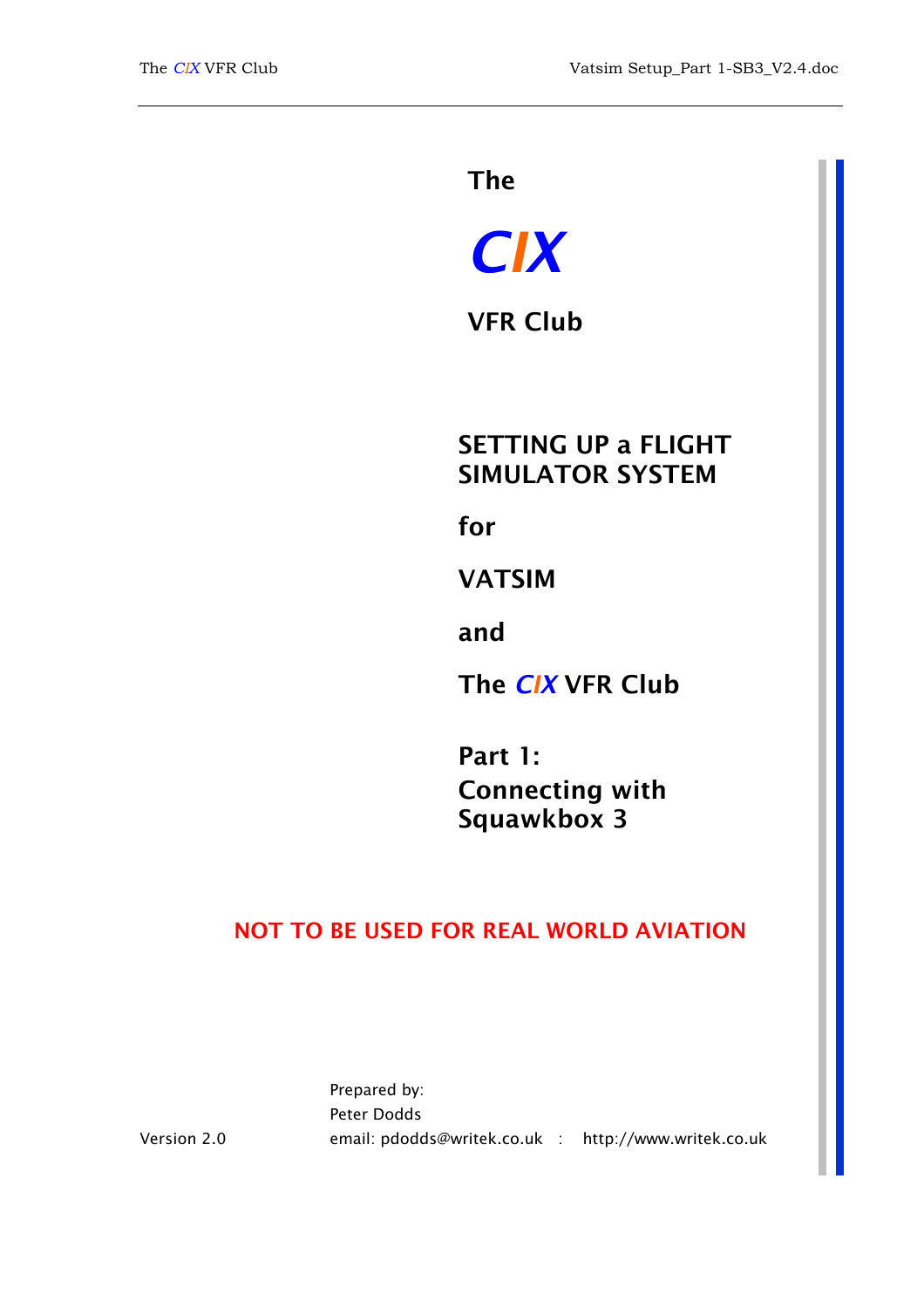| Date       | <b>Version</b> | <b>Changes</b>                                                                                                |
|------------|----------------|---------------------------------------------------------------------------------------------------------------|
| 03/02/2004 | 1.0            | Initial Published version                                                                                     |
| 13/02/2004 | 1.1            | Errors corrected.                                                                                             |
|            |                | Detail regarding the automatic start of AVC<br>added.                                                         |
| 01/03/04   | 1.2            | Additional details added about SBRelay set<br>up.                                                             |
| 19/07/04   | 1.3            | Details added about TeamSpeak set up.                                                                         |
| 08/10/05   | 2.0            | Completely revised following the publication<br>of Squawkbox 3.                                               |
| 10/10/05   | 2.1            | Minor corrections                                                                                             |
| 10/10/05   | 2.2            | Descriptions of software expanded                                                                             |
| 12/10/05   | 2.3            | Edited to conform to the 2-part structure<br>describing the use of Squawkbox 3 (Part 1)<br>and FSInn (Part 2) |
| 12/11/05   | 2.4            | Minor corrections to be compatible with Part<br>2 (FSInn)                                                     |

## Document History

## Acknowledgements

My thanks to Peter Allnutt for editing version 1.0 of this document, and Tony Driver for editing Version 2.0.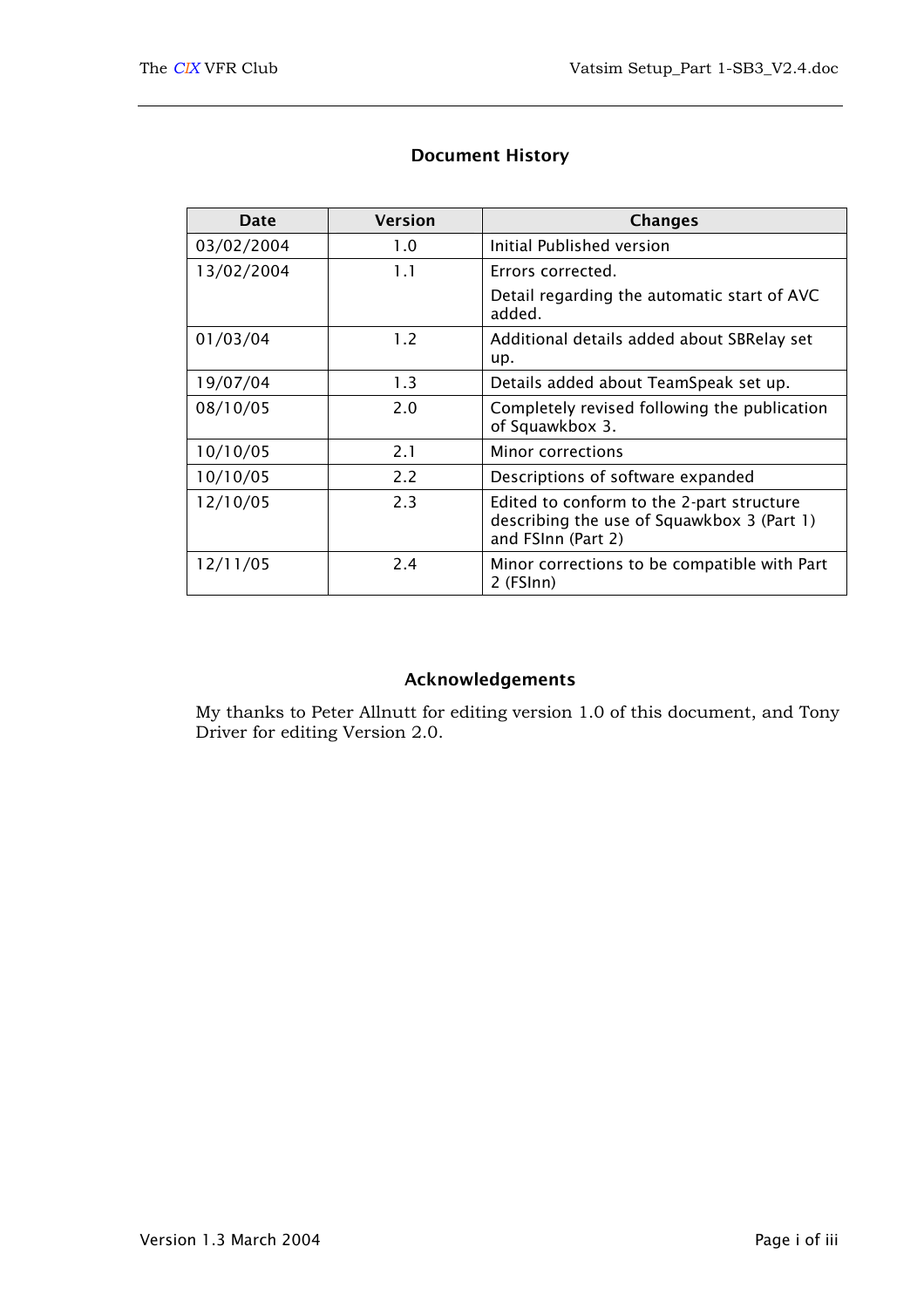# **Table of Contents**

| $\mathbf{1}$ |       |  |
|--------------|-------|--|
|              | 1.1   |  |
|              | 1.2   |  |
|              | 1.3   |  |
|              | 1.4   |  |
| $\mathbf{2}$ |       |  |
|              | 2.1   |  |
|              | 2.1.1 |  |
|              | 2.1.2 |  |
|              | 2.1.3 |  |
|              | 2.2   |  |
|              | 2.3   |  |
|              | 2.4   |  |
| 3            |       |  |
|              |       |  |
| 4            |       |  |
|              | 4.1   |  |
|              | 4.2   |  |
|              | 4.3   |  |
| 5            |       |  |
|              | 5.1   |  |
|              | 5.2   |  |
|              | 5.3   |  |
|              | 5.4   |  |
|              | 5.5   |  |
|              | 5.5.1 |  |
|              | 5.5.2 |  |
|              | 5.6   |  |
|              | 5.7   |  |
|              | 5.8   |  |
| 6            |       |  |
|              |       |  |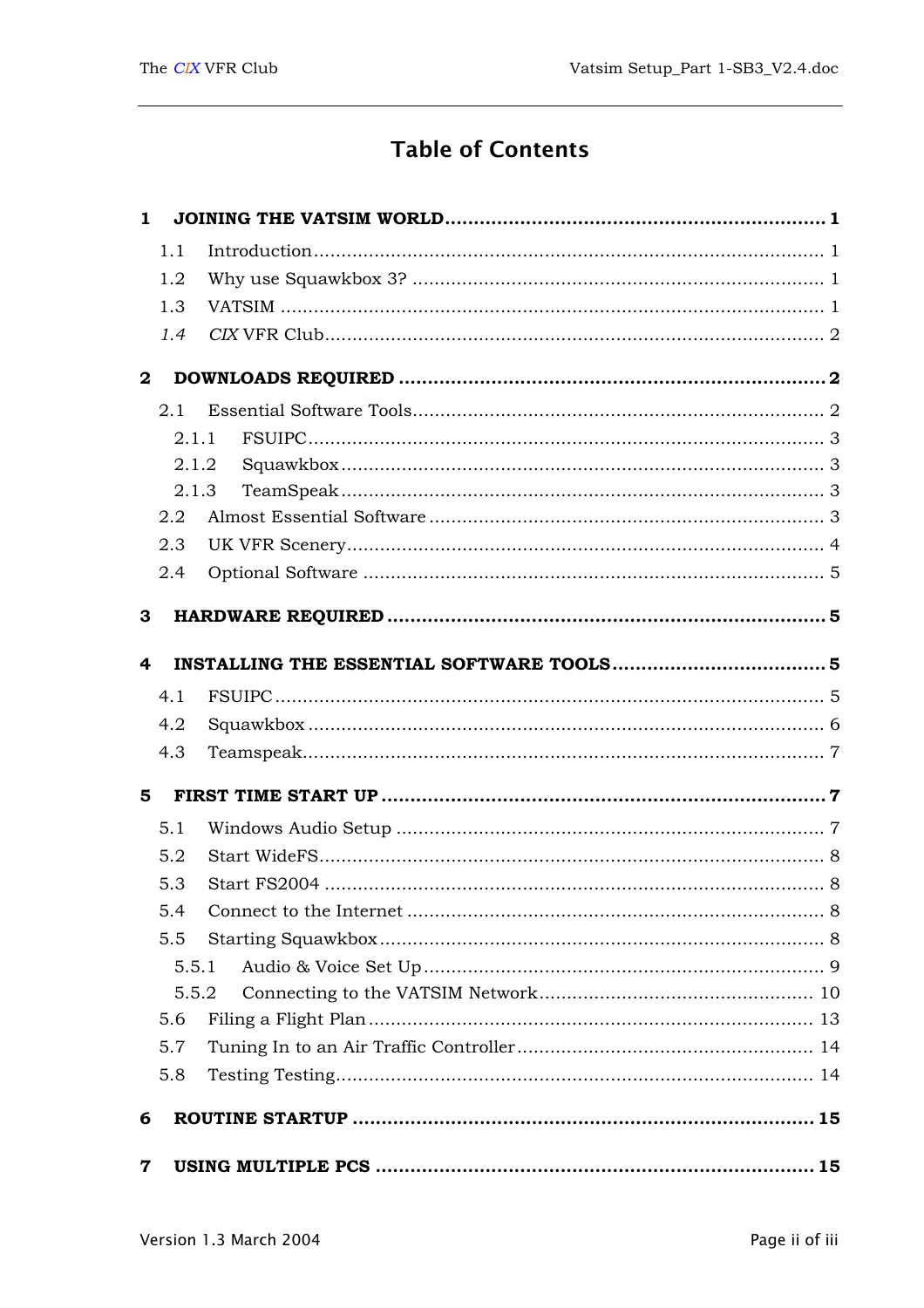|    | 7.1   |  |  |
|----|-------|--|--|
|    | 7.2   |  |  |
|    | 7.3   |  |  |
| 8  |       |  |  |
|    | 8.1   |  |  |
|    | 8.2   |  |  |
|    | 8.3   |  |  |
|    | 8.3.1 |  |  |
|    | 8.3.2 |  |  |
|    | 8.3.3 |  |  |
|    | 8.3.4 |  |  |
|    |       |  |  |
|    | 8.4.1 |  |  |
|    | 8.4.2 |  |  |
|    | 8.5   |  |  |
| 9  |       |  |  |
| 10 |       |  |  |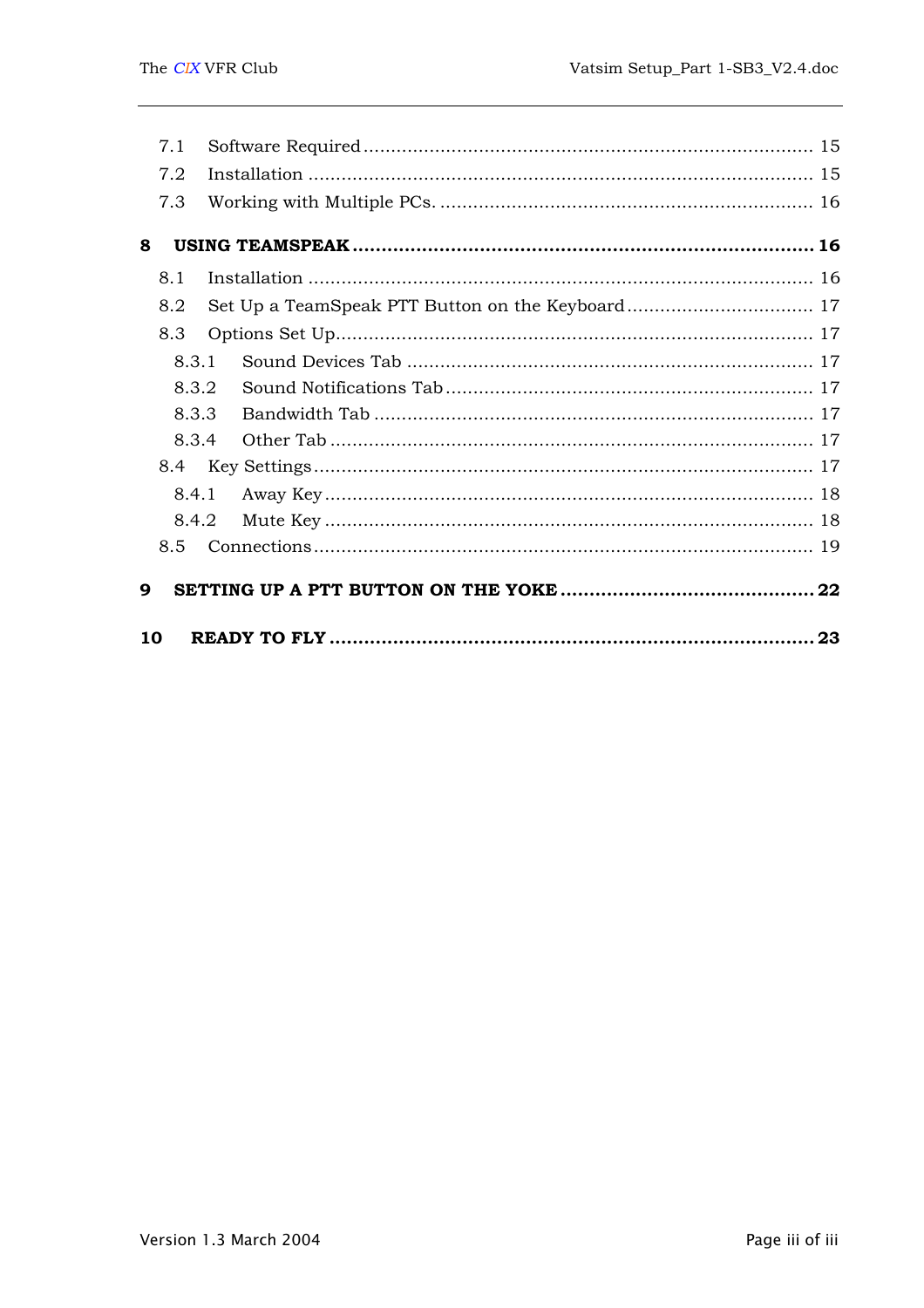## <span id="page-4-0"></span>1 JOINING THE VATSIM WORLD

#### 1.1 Introduction

This tutorial is specifically designed to help members of *CIX* VFR Club get started flying with live, simulated Air Traffic Control via VATSIM. It explains how to set-up FS2004 for multiplayer operation via the Internet, in company with other members of the *CIX* VFR Club, and the wider on-line Flight Sim community.

#### 1.2 Why use Squawkbox 3?

The ATC connection program Squawkbox 3 works with FS2002 And FS2004, but only works with Windows XP, so those with older systems will have to use the alternative FSInn instead. FSInn is covered in Part 2 "Connecting with FSInn" also available on the web site. Squawkbox provides very similar facilities to FSInn, and it probably a matter of personal preference which you choose. Once you have got used to one of them, you might like to try using the other to see which you prefer.

Setting up and using Squawkbox 3 is covered in Part 1 of this Manual, "Connecting with Squawkbox 3" also available on the web site. The Squawkbox 3 Help System is available on the Squawkbox web site, though not available for download – it has to be read on line. It is well structured so that you can find the information you need, and you should read it before you install the software. Those with FS2002 should **definitely** read it before proceeding too far, as some details of use are different from FS2004.

#### 1.3 VATSIM

VATSIM – Virtual Air Traffic Simulator is an international community of people linked by a passion for flight and air traffic control simulation. Believe it or not, there are almost as many people who want to be virtual Air Traffic Control Officers (ATCOs), as there are who want to be virtual pilots. Many are realworld pilots and air traffic controllers. As well as small groups like ours, there are virtual airlines; their pilots flying all over the world, and talking to many people in other countries, and there are both national and international events in which we can take part. The ultimate goal is to make flight simulation ever more realistic. Thanks to all those virtual Air Traffic Controllers, providing live ATC dialogue, flight simulation enters a completely new dimension.

Vatsim offers two methods of communicating with virtual Air Traffic Control; text and voice. With text, ATCOs type their instructions to pilots, which are then displayed on the pilot's screen. The pilot responds by typing acknowledgements to the received instructions. The VATSIM software contains modules which allow voice-over-internet communications between controller and pilot. Cleverly, instead of having to enter an internet address to access a voice channel, pilots simply enter a radio frequency in the FS aircraft COM1 or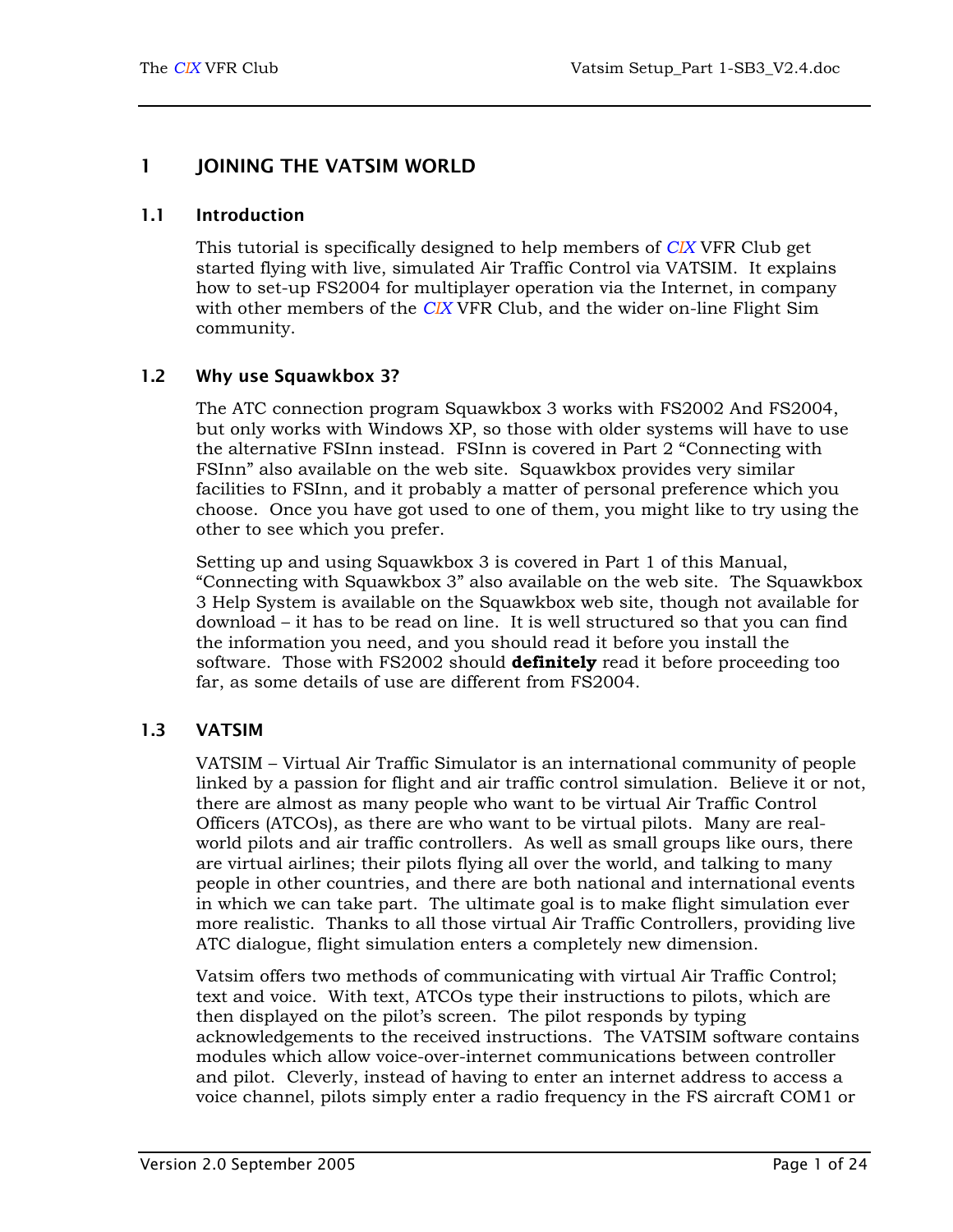COM2 radio – usually COM1. To use voice, the pilot simply dials in the published frequency, e.g. Liverpool Approach is 119.85, and the software connects the pilot to the controller (as if by magic!)

## <span id="page-5-0"></span>1.4 *CIX* VFR Club

The *CIX* VFR Club is a group of Flight Simulation enthusiasts who like flying extremely realistic simulated light aircraft, chiefly around the United Kingdom, across a computer generated landscape made up of real photographs, within an Internet community environment. We normally navigate under Visual Flight Rules (VFR) which means flying by reference to ground features, using compass and clock.

Based at London Biggin Hill Airport, and also at Gloucestershire Airport, the club meets weekly and holds events such as visits to distant aerodromes, or to practice our flying skills. Thanks to Internet technology, members see each other's aircraft, and talk to each other on-line as they fly. Naturally, we use the realistic, live, simulated Air Traffic Control available from VATSIM.

Club members are strongly encouraged to use voice communications with Air Traffic Control, as this is realistic, and probably more importantly, it is very difficult to fly a light aircraft, navigating under VFR, therefore looking out of the windows constantly, and type your ATC messages. It is easier for the heavy brigade, as they have autopilots to fly the aircraft while they type. Although some of the aircraft we fly are equipped with autopilots, we don't use them generally, because in the real world, few of the simple single engined light aircraft that we fly have them fitted.

## 2 DOWNLOADS REQUIRED

The following software is required and may be downloaded from a number of sites. The recommended sites are shown against the software. A summary of the function of each piece of software is contained in sections [2.1.1](#page-6-1) to [2.1.3](#page-6-2)  below.

| <b>Software</b> | Download from<br><b>Version</b> |                                          |
|-----------------|---------------------------------|------------------------------------------|
| <b>FSUIPC</b>   | 3.5                             | www.schiratti.com/dowson.html            |
| Squawkbox       | 3.0.3                           | http://squawkbox.ca/downloads/           |
| TeamSpeak 2RC2  | 2.0.32.60                       | http://www.goteamspeak.com/downloads.php |

## 2.1 Essential Software Tools

With the exception of FSUIPC, all this software is free. FSUIPC is available as a free version, but the registered version of FSUIPC costs only 20 Euros. If you buy WideFS at the same time, the price for the two is 30 Euros. You may choose not to register FSUIPC, but it severely restricts the flexibility of on line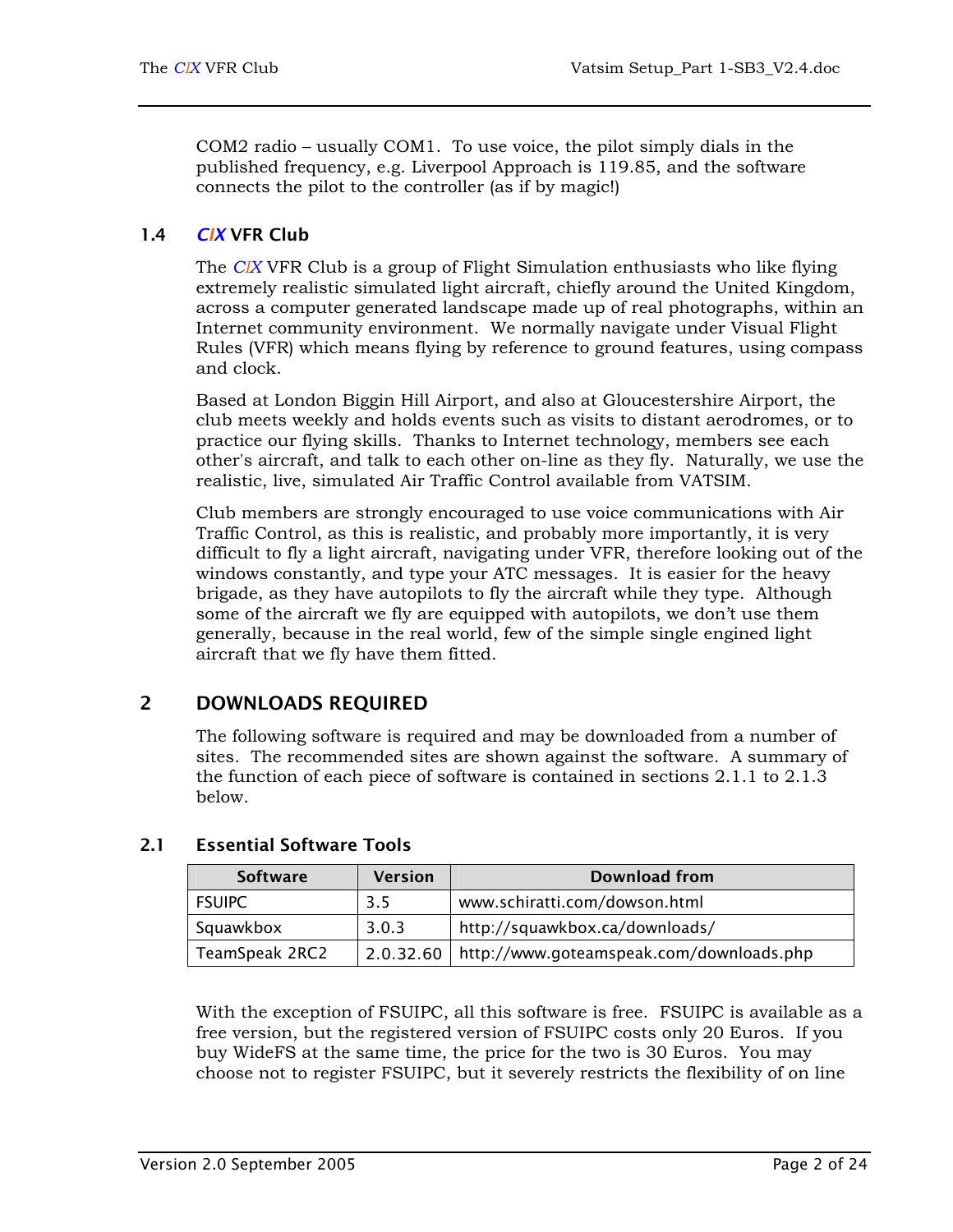<span id="page-6-0"></span>flying if you use the unregistered version, because the registered version includes many benefits which are inaccessible in the unregistered version.

Further details about how these applications work and their many features, can be found it the excellent documentation which comes with the downloads from the sites listed above.

## 2.1.1 FSUIPC

<span id="page-6-1"></span>FSUIPC is an interface utility which provides a doorway into and out of Flight Simulator for external programs. For example, you could write a program to monitor an aircraft's airspeed, and to reduce engine power to idle if a certain speed were exceeded. The program **receives** the FS airspeed data and compares it to its limit. When this is reached it **sends** a command which has the same effect as pressing the F1 key on the keyboard. In fact many of the most useful functions that you might like to set up to make FS work better are built into the registered, payware version.

## 2.1.2 Squawkbox

Squawkbox was originally created for FS98, and had to be seriously tinkered with to make it work with later versions. Squawkbox 3 is simplicity itself compared to the FS2002/Squawkbox 2 combination, though older users will recognise its parentage. It is a communications programme essentially, sending your aircraft data (via a basic version of FSUIPC which is built in) to one of a worldwide network of servers via the Internet and receiving data from other aircraft in a similar way. Using the built in Multiplayer function within FS, this incoming data is displayed on your screen as other aircraft. The virtual Air Traffic Controllers have simulated radar screens which display the aircraft (and other) data being sent to the server by Squawkbox.

A second part of the program provides a Voice-over-Internet application, with the neat trick of reading (via FSUIPC again) the frequency tuned on your radio and matching it to an Internet voice server channel.

## 2.1.3 TeamSpeak

<span id="page-6-2"></span>TeamSpeak is a stand alone Voice-over-Internet application similar in function to the one built into Squawkbox. The Club uses TeamSpeak to log into its private voice server, so that members can talk to each other as well as Air Traffic Control during club flights.

## 2.2 Almost Essential Software

The following software is not essential, but does make the experience of on-line flying easier and therefore more enjoyable.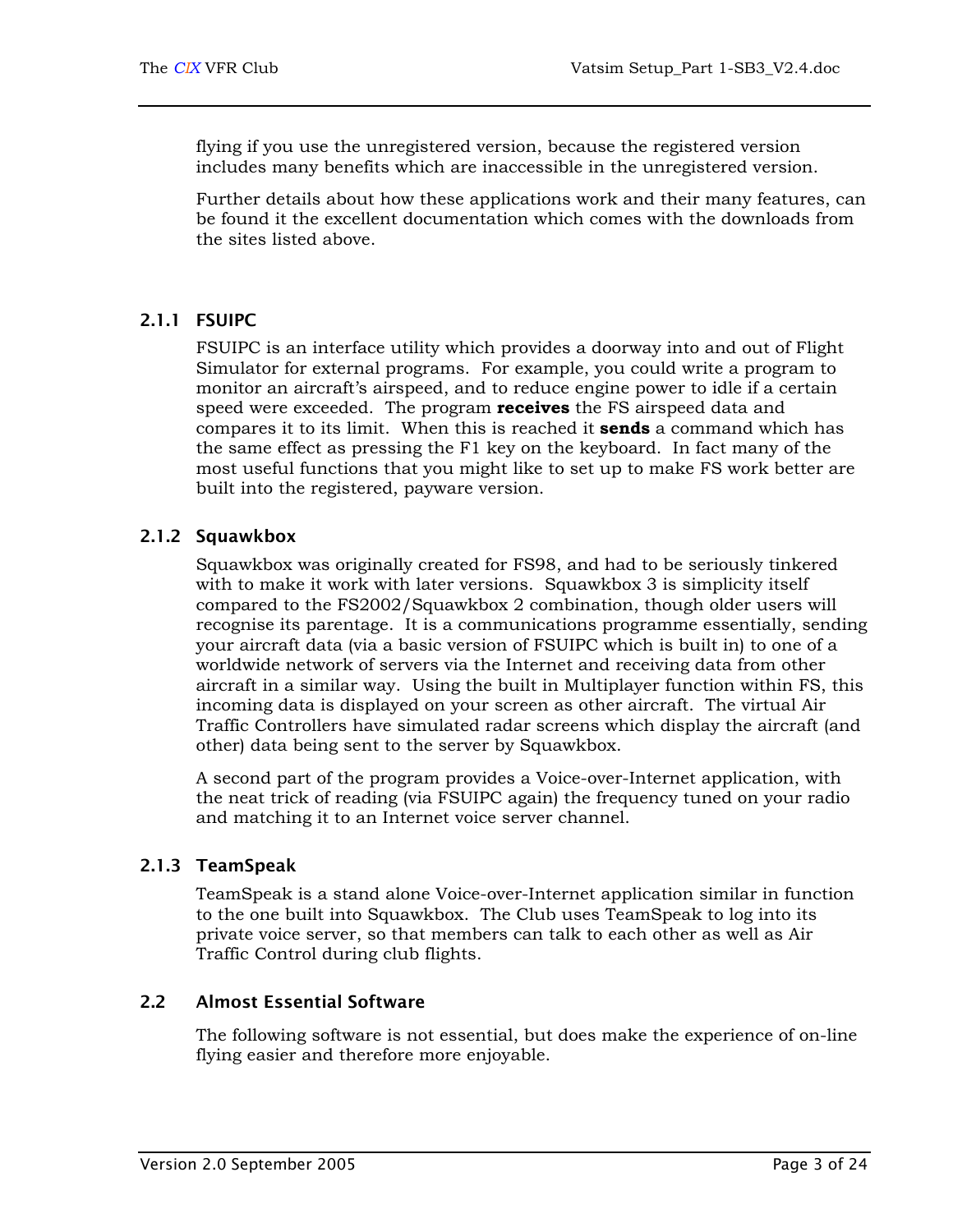<span id="page-7-0"></span>

| <b>Software</b> | <b>Version</b> | Download from                                            |
|-----------------|----------------|----------------------------------------------------------|
| Servinfo        | 2.02           | http://www.avsim.com/hangar/utils/servinfo/downloads.htm |
| FS<br>Navigator | 4.7            | http://www.fsnavigator.com/                              |
| <b>WideFS</b>   | 6.50           | www.schiratti.com/dowson.html                            |

Servinfo is a stand alone programme which shows controllers and pilots currently active on VATSIM, worldwide. It has a number of screens which are effectively filters to display sub-sets of data, so that you can, for example, check who is flying with the club by selecting UK data only. You can display the data in map view, check the weather at any selected airfield, list all the VATSIM servers and voice servers, and several other useful functions.

FSNavigator is a comprehensive tool which has many useful functions. Fundamentally, it displays all the scenery data built into FS as a world map including all airfields, controlled airspace, reporting points, and, via a separate menu option, other aircraft around you during a multiplayer session such as a VATSIM Club night. You can zoom in to suit your flight details, right in down to the airfield layouts if required, which is very valuable if you do not have another source of this information. It has an excellent flight planning function, allowing you to plot a route on the displayed map, and then, if you really want it to, it will fly that route for you while you just watch.

It is most useful to the beginner in VFR flight as a "cheat" to tell you where you are when you look out of the window and you get that cold-stomach feeling that you actually don't have the slightest clue! (and it always seems to happen when you are too close for comfort to forbidden controlled airspace).

WideFS is essential if you are going to run FS, Squawkbox and other flight programmes on more than one computer. See section [7](#page-18-1) below. It is used in conjunction with FSUIPC.

FSNavigator and WideFS are payware. Servinfo is free.

#### 2.3 UK VFR Scenery

In addition to the above, there are three very valuable additions to the basic Flight Simulator package. Because the club flies predominantly in the UK, we use the Visual Flight photographic scenery of the UK. This scenery allows accurate VFR navigation by recognition of ground features as they exist in the real world. A complementary package is the VFR Terrain Mesh, also available from Visual Flight. The complete England and Wales package, with terrain costs in the order of £100.00.

Many members also use the Airports 2000 detailed airports scenery which adds fine detail such as photo-realistic buildings, fences, signage and lighting to hundreds of airfields, large and small. A complete set of parts 1-7 costs about £100 if bought all at the same time.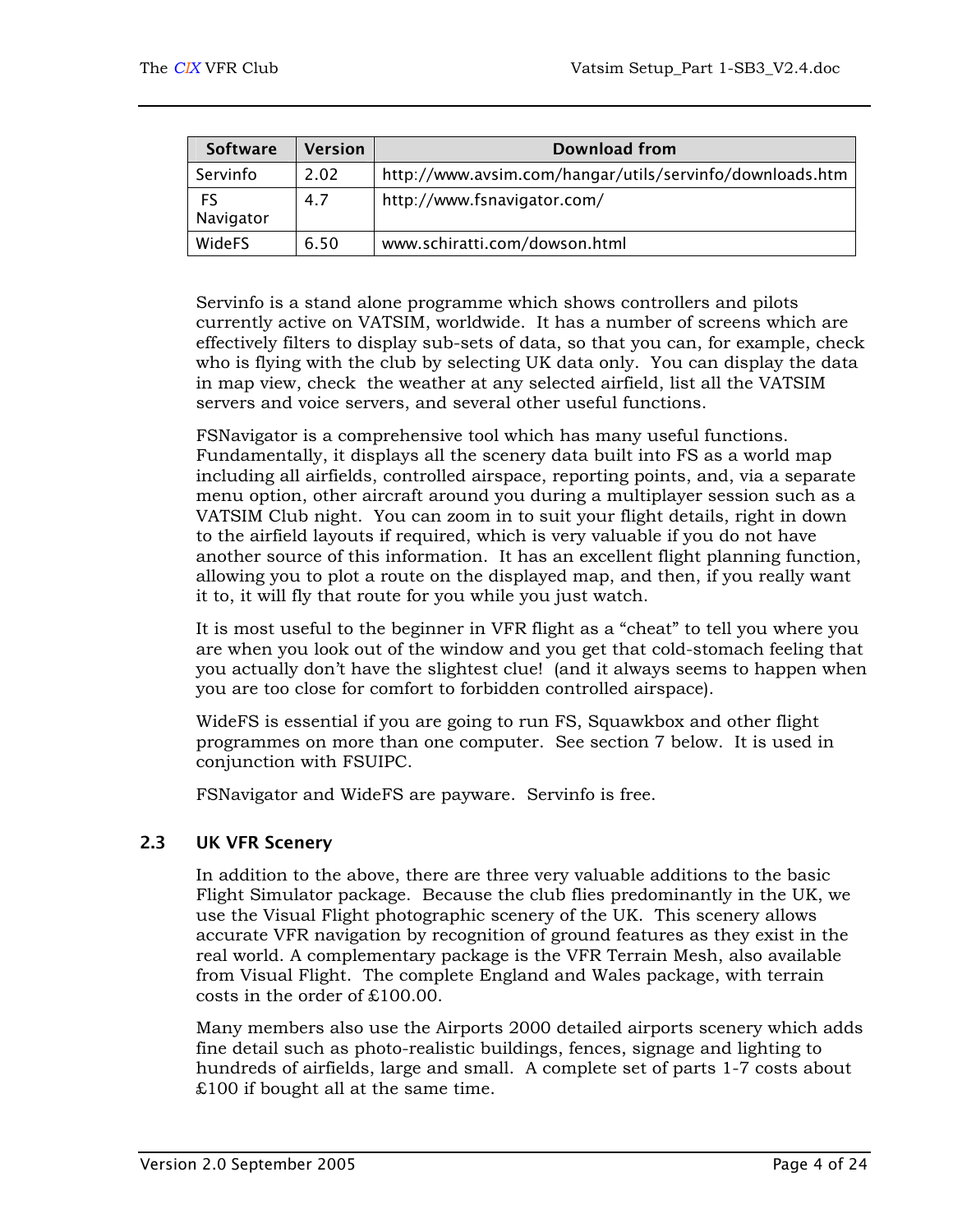<span id="page-8-0"></span>

| <b>Software</b>                       | Coverage                                                                                            | <b>Purchase on line from</b>                                                                                                                                                                           |
|---------------------------------------|-----------------------------------------------------------------------------------------------------|--------------------------------------------------------------------------------------------------------------------------------------------------------------------------------------------------------|
| <b>VFR</b><br>Photographic<br>Scenery | <b>England and Wales</b><br>in 4 volumes                                                            | http://www.visualflight.net/photoscenery/                                                                                                                                                              |
| <b>VFR Terrain</b><br>Mesh            | All England & Wales                                                                                 | www.visualflight.net/vfrterrain                                                                                                                                                                        |
| <b>UK2000</b>                         | Highly detailed<br>Airport scenery<br>which covers all of<br><b>England and Wales</b><br>in 8 areas | http://www.uk2000scenery.com/main/index.htm<br>Areas 1-7 can be bought separately or as a<br>discounted whole set. The new Area 8<br>(December 2005) has not yet been offered as<br>part of this deal. |

#### 2.4 Optional Software

There are too many applications and utilities available for Flight Simulator to list or recommend in this document. Only the packages above are regarded by the club as really important for getting the best out of membership.

## 3 HARDWARE REQUIRED

Flight Simulator is quite a demanding application, and a fast PC with a good graphics card is highly recommended. None of the addon on software items add significantly to this load, so no addition computer hardware is necessary.

The only item needed is a headset – combined earphones and microphone. Expensive ones seem to be no better than cheap ones, so expect to pay between  $£12.00$  and £20.00 for a set. They also reflect more accurately the real world aviation headsets. It is false economy to try and use built in microphones, or desktop microphones, as the background noise they pick up degrades clear voice transmission considerably, and feedback whistle is always a potential problem.

## 4 INSTALLING THE ESSENTIAL SOFTWARE TOOLS

With the introduction of Squawkbox 3 and FSInn, the annoying failures and crashes with previous versions of the VATSIM connection software are largely a thing of the past. Installation and set up of either application is now very straightforward, and most people new to VATSIM experience little, if any, difficulty.

## 4.1 FSUIPC

FSUIPC is an interface tool which allows all the flight parameters in Flight Simulator to be imported and exported to other software. This allows other programmes to control MSFS, and also allows other programmes to "see" what is happening in MSFS). Without FSUIPC, created by Peter Dowson, much online flying would not be possible in the form it is today.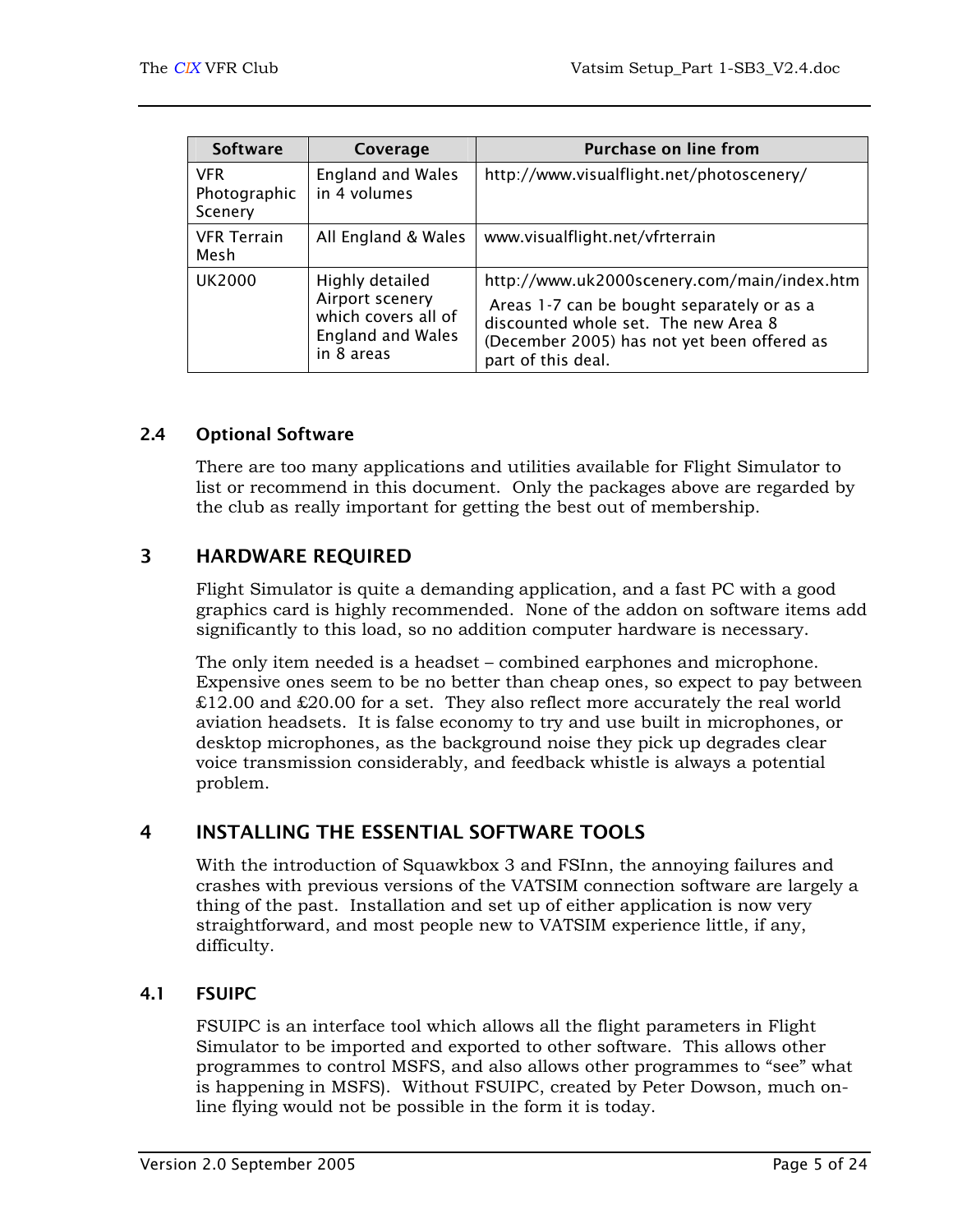<span id="page-9-0"></span>To install FSUIPC, simply follow the instructions in the very clear installation manual included in the download. In a nutshell, copy the file FSUIPC.DLL from the download into the Modules folder of your FS installation.

Follow the registration instructions in the user manual. The registered version offers many more useful options than the unregistered version. You need to enter the registration key before being able to access these options, and for initial set up, you may pass over registration if you wish.

Once FSUIPC is installed, when you start FS2004 you will see an additional item called "Modules" in the top menu bar. If you click on Modules, there will be a single item in the dropdown menu – FSUIPC. If you haven't registered FSUIPC, then opening it will have only two tab options, but if you register, then several more are available. They are all fairly advanced FS configuration options, some of which are an easier way to configure FS than from within the program itself, others are additional and clever features. However, this is advanced stuff for the moment, so you won't open FSUIPC now. Suffice it to say that its essential function, of interfacing with external programmes, is working in the background whenever FS2004 is started.

## 4.2 Squawkbox

Extract the content of the downloaded file sb3setup.zip with winzip into a temporary folder. Run the resulting file sb3setup.exe and follow the very straightforward installation instructions. A second entry will now be placed in your Modules section of the Flight Simulator top menu bar – 'Start Squawkbox'.

The Squawkbox has options for installation either on the same PC as Flight Simulator, or on another computer networked to the FS PC. If you select the latter option, Squawkbox searches for a copy of FS on the network, and remembers which PC it is installed on.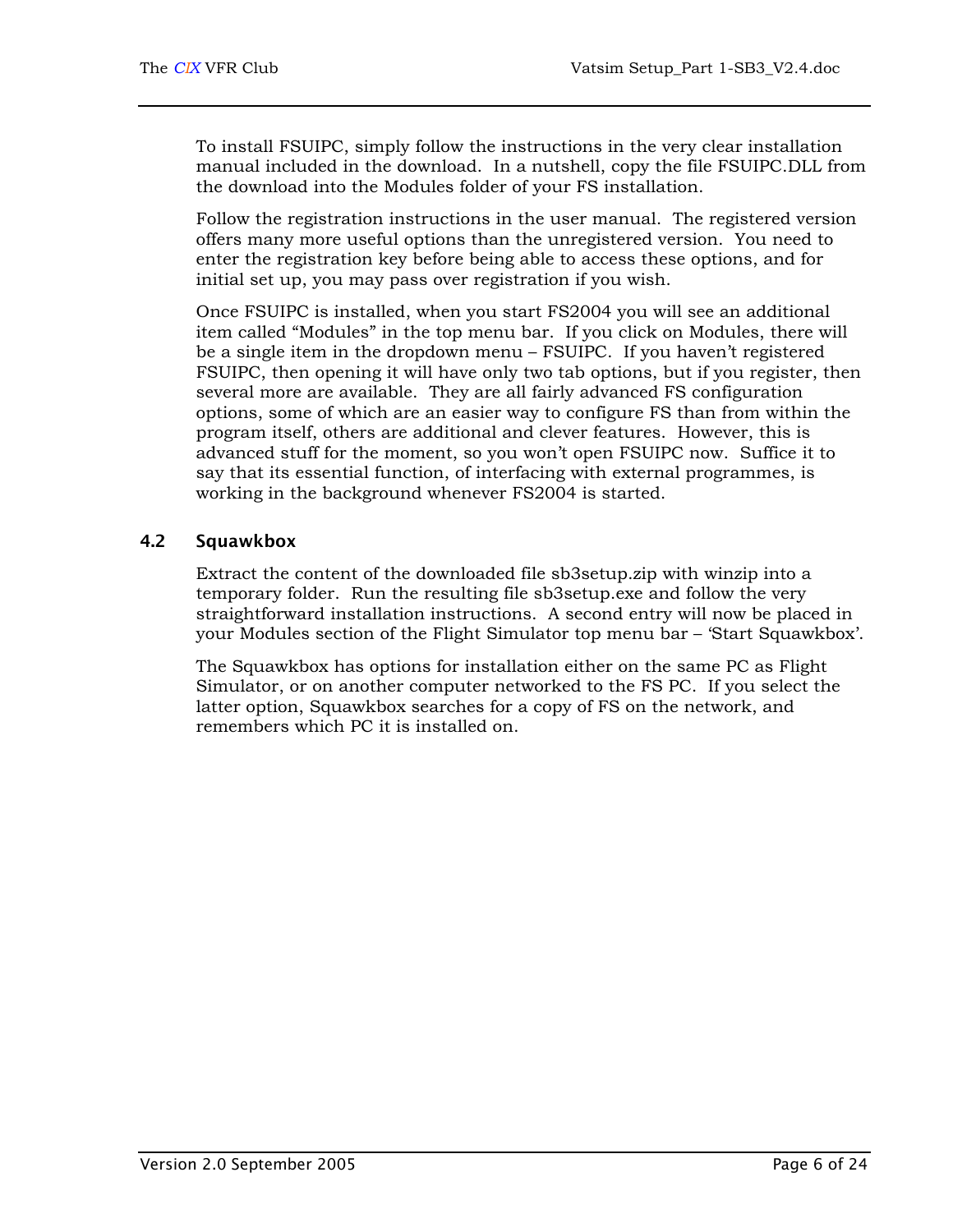<span id="page-10-0"></span>

#### The Start Squawkbox option in the FS Menu

#### 4.3 Teamspeak

Teamspeak installation is also very straightforward. Double click the downloaded *TeamSpeak\_Client\_v2.0.32.60.exe* file and follow the on-screen instructions. Installation and set up for use with the Club is described fully in section [8](#page-19-1) below.

## 5 FIRST TIME START UP

#### 5.1 Windows Audio Setup

It is important to set up your windows sound options correctly so that your microphone is enabled and recognized, and the recording and playback volumes are satisfactory. Sound configuration may be found within "Control Panel". In Windows XP it is called "Sounds Speech and Audio Devices", then a further link called "Sounds and Audio Devices" puts up a window with a number of tabs to look at. The "Volume" tab gives all the options - you only need to check that Mic is on and the volume slider set well up - 75% or so.

In general, selecting the "Advanced" tab under the microphone setting and ticking the "Boost" tick box, will result in over modulation (too loud), but on some systems it may be required. Try your setup first without boost enabled.

When you are flying, the aircraft sounds and the voice transmissions will be sent to your headset. You may need to reduce the sound output levels in MSFS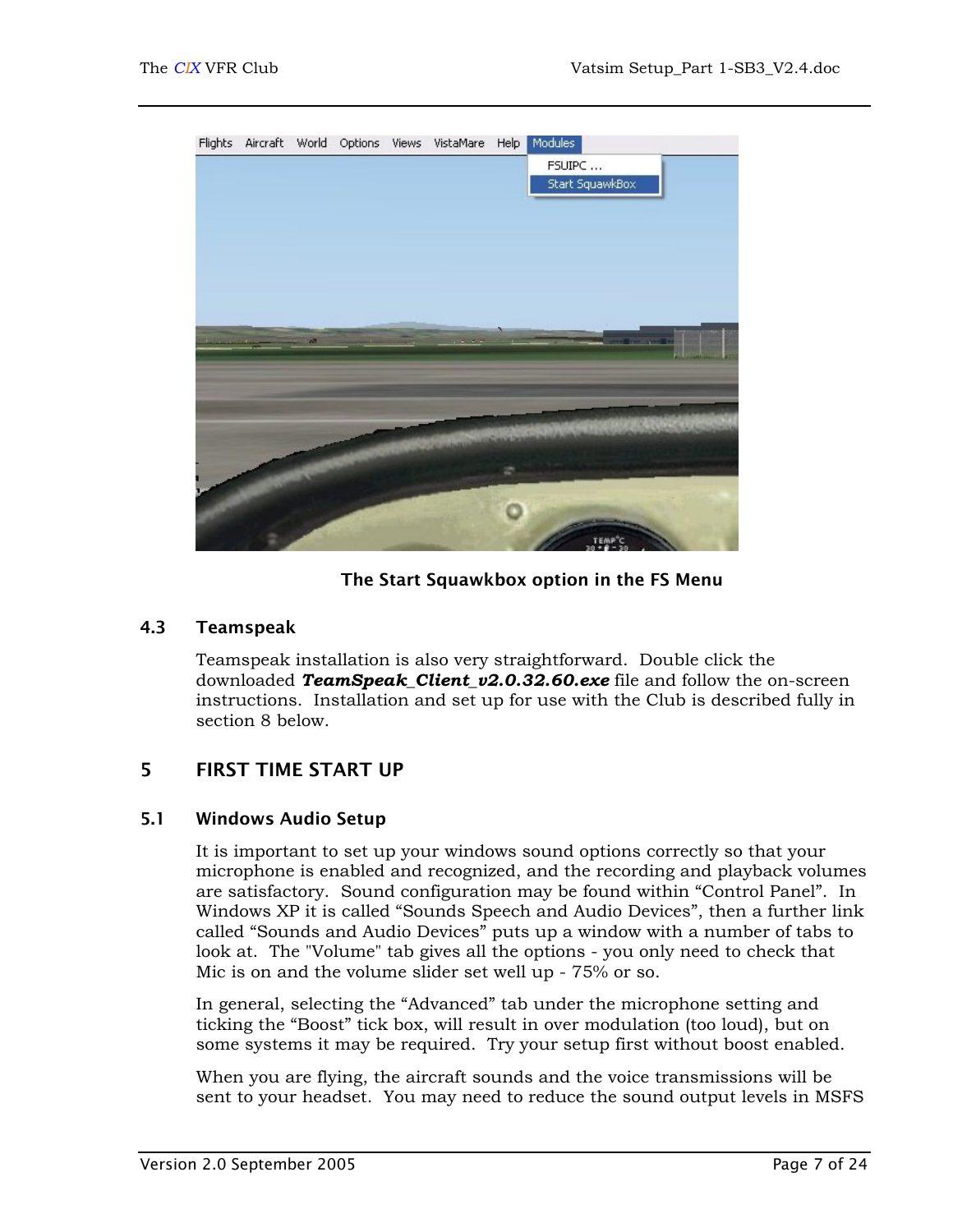<span id="page-11-0"></span>to enable the voice to be clearly heard. If you move on to using two networked PCs (See Section [7](#page-18-1) below) you can have the voice coming out of the headset, and the aircraft sounds coming out of your speakers, which is a bit more realistic, and clearer too.

## 5.2 Start WideFS

If you are running Flight Simulator on one PC and Squawkbox on a different, networked PC, then you must start WideFS before starting Flight Simulator. See section [7](#page-18-1) for WideFS installation.

## 5.3 Start FS2004

Now start FS2004. When FS is loaded, if you are using the full screen display, open the menu ("Alt" key) and untick the "Full Screen" option in the "Views" menu for the moment. Once everything is set up and running, you can go back to full screen if you wish.

When you have started FS, selected your flight and have your engine(s) running, first move off to a safe place for experimenting. If you are on a runway or taxiway in the way of other aircraft, taxi off to a corner of the apron and save the flight (the ; key) and tick the "Default flight" box, so that this will be your starting point for the next few connections until you get used to the procedure. When you are used to making the Vatsim connection, you will always start on the apron anyway, because your first job is to request taxi clearance. You can't just wander about where you like!

## 5.4 Connect to the Internet

If you do not have a Broadband connection, now is the time to connect to the Internet. This step **must** come before starting Squawkbox. Use the Start button in the bottom left and corner of the screen to find the Internet Explorer icon (Or Netscape etc) in the Start Menu. Alternatively, you can temporarily minimize FS and start Internet Explorer from the desktop icon, if you have one. The default screen on connection – usually a search engine – is irrelevant to the session at the moment, so you can minimize Internet Explorer.

## 5.5 Starting Squawkbox

When you first start Squawkbox (from the Modules Menu in Flight Simulator) it displays the screen below overlaid on your cockpit view.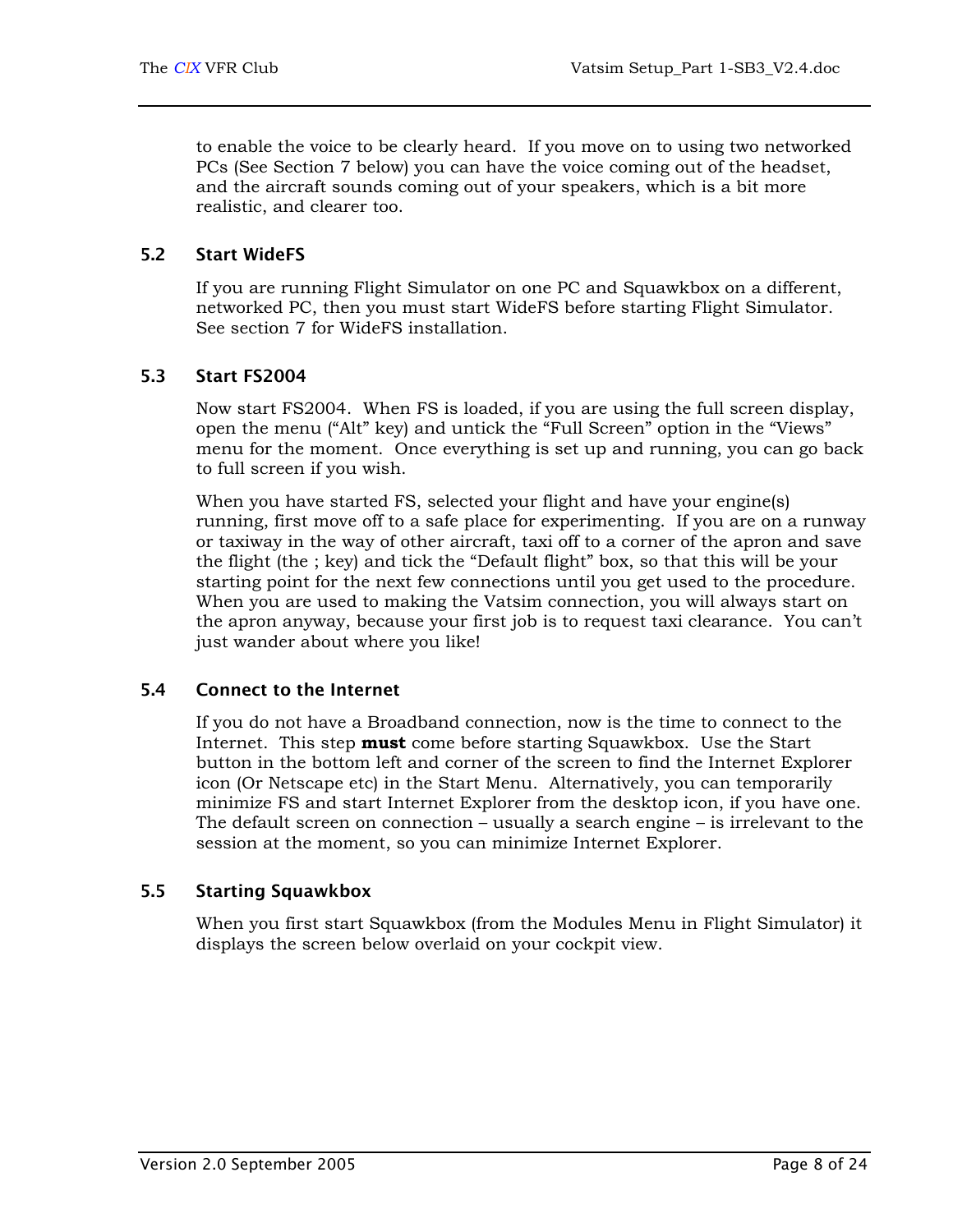<span id="page-12-0"></span>



## 5.5.1 Audio & Voice Set Up

The first time you start Squawkbox, a warning will appear telling you that you have not yet calibrated your microphone. Click the "Yes, calibrate now button" to start the process.

A calibration wizard will guide you through the several stages of the test. When the calibration is complete any problems that occurred will be displayed. These tests are very sensitive, and often, when the test reports that there is too much background noise, in fact, voice quality is fine. Nevertheless it is best to try to get it right if possible.

If you want to calibrate the microphone in the future, you can do so at any time by clicking on "Start" and selecting "Options" from the drop down menu. Select the "Voice" tab in the window which is displayed and click on the "Calibrate Microphone" button in the next window. (See **The Voice Options Screen** screenshot below.)

Once you have got your microphone working to your satisfaction, you will of course want to test your setup on a live system, and this we will come to in section [5.7](#page-17-1) below. If after the live test, voice quality problems remain, check the Squawkbox Manual Frequently Asked Questions section on the Squawkbox web site [http://www.squawkbox.ca](http://www.squawkbox.ca/) for tips about achieving better results.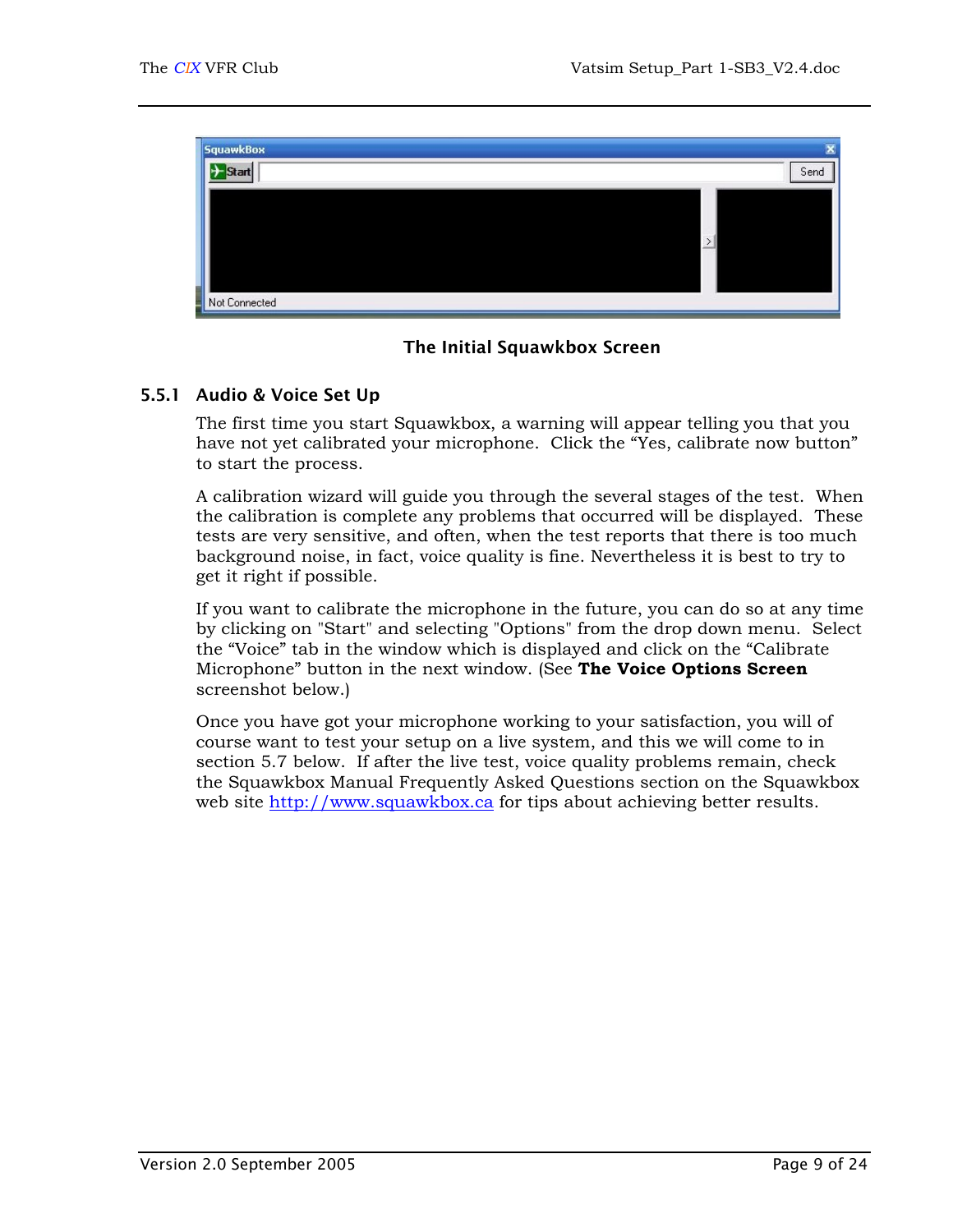<span id="page-13-0"></span>

| Display   Multiplayer   Radio                         | Voice<br>Weather  <br>Text                          | Advanced                           |       |
|-------------------------------------------------------|-----------------------------------------------------|------------------------------------|-------|
| Input                                                 |                                                     |                                    |       |
| Push To Talk Key:<br>(COM1 and COM2)                  | Left Ctrl                                           | Set                                | Clear |
| Push To Talk Key:<br>(Private voice)                  | F12                                                 | Set                                | Clear |
| Calibrate Microphone                                  |                                                     | Allow sharing of Push to Talk keys |       |
| Output                                                |                                                     |                                    |       |
| $\triangledown$ Simulate VHF Transmission<br>Hardware |                                                     |                                    |       |
| Input Device:                                         | Wave - SB Audigy 2 ZS Audio [E480]                  |                                    |       |
|                                                       | $\triangledown$ Use one output device for all voice |                                    |       |
|                                                       |                                                     |                                    |       |
| Output Device                                         | Wave - SB Audigy 2 ZS Audio [E480]                  |                                    |       |
|                                                       |                                                     |                                    |       |

#### The Voice Options Screen

The Push to Talk (PTT) key is the keyboard key which when pressed allows your speech to be transmitted, in exactly the same way as in real world radio communications. If you have a registered version of FSUIPC you can configure one of the buttons on your joystick or yoke to act as the PTT switch, which is more realistic than using the keyboard. How to do this is covered in section [9](#page-25-1)  below.

Once microphone calibration is complete, select the "Connect" menu option and enter your VATSIM registration information. Leave the VATSIM Authentication Server field blank.

#### 5.5.2 Connecting to the VATSIM Network

Finally, select the "Connection" tab and complete the details in the screen displayed. In the Pilot Callsign field enter the aircraft registration letters, e.g. GGYAV (the Author's callsign, so he would be grateful if you used a different one!). The hyphen usually inserted after the first letter when painted on real aircraft (e.g. G-GYAV) is omitted for VATSIM, as it caused problems in the ATC software..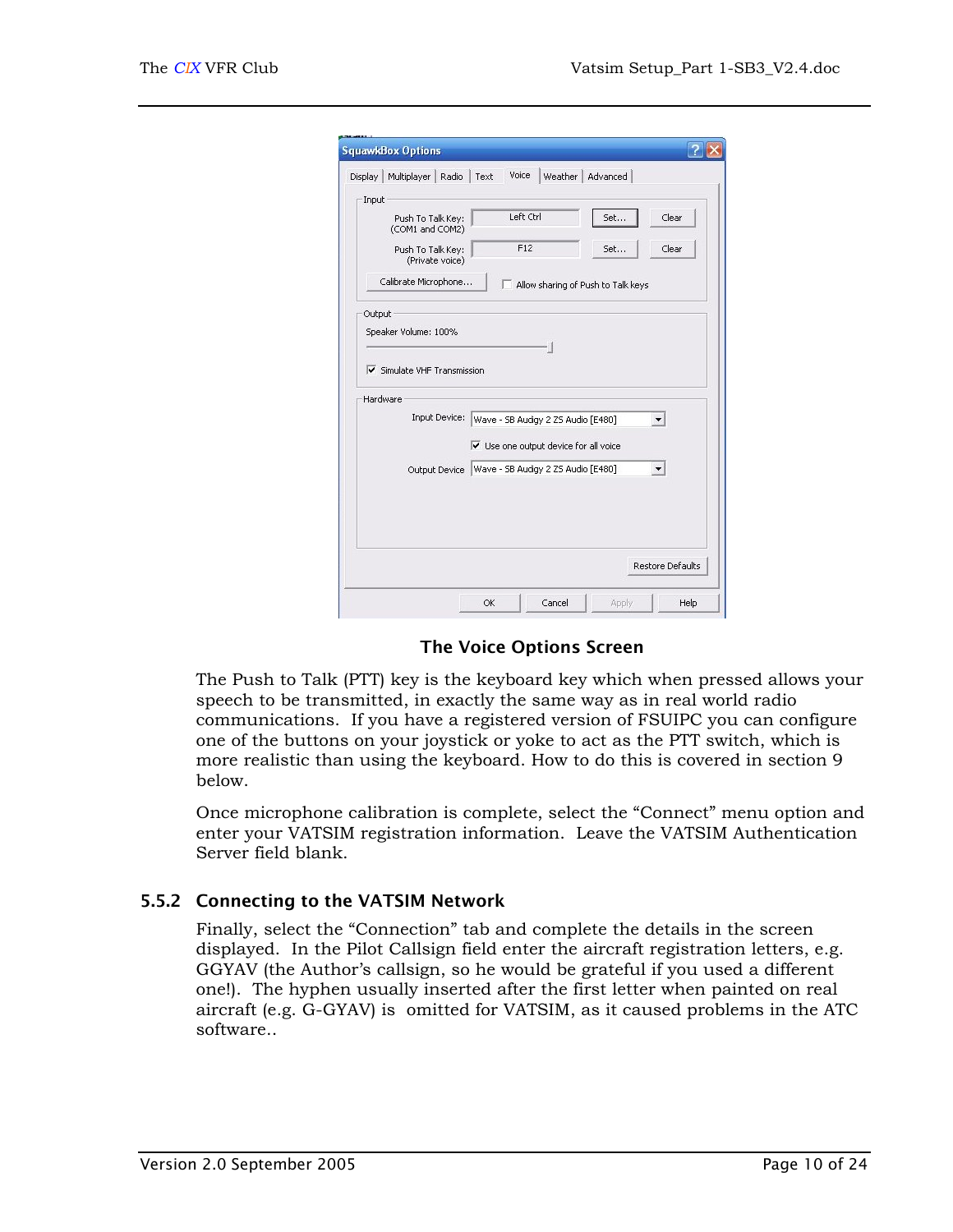| Connection        |                                 |                      |
|-------------------|---------------------------------|----------------------|
|                   | Server: VATSIM: UK-1            | $\blacktriangledown$ |
| Network: VATSIM   |                                 |                      |
| Name: UK-1        |                                 |                      |
|                   | Details: UK Server One          |                      |
|                   | Address: 80.249.98.88           |                      |
|                   | User ID: 865126                 |                      |
| Password:         | <b>xxxxxx</b>                   | Remember Password    |
| Pilot Information |                                 |                      |
|                   | Callsign: GGYAV                 | Home<br>Airport:     |
|                   | Name: Peter Dodds               | EGGP                 |
|                   | Aircraft: Cessna172N            |                      |
|                   | Type: CESSNA 172 Skyhawk (C172) |                      |
|                   | Airline: Generic                |                      |
|                   | Livery: Generic                 |                      |
|                   |                                 |                      |
|                   | Aircraft List                   |                      |

#### The Squawkbox Connect Screen

The first time you try and enter an aircraft type, you will be transferred to another screen where you built a list of aircraft you intend to fly. In the "Name" field, you can enter text of your choice, e.g. "Cix Cessna 172N" but in the "Type" field, you must select an aircraft from one of three lists:

- Default Flight Simulator aircraft
- Most common aircraft
- Complete list

The software looks in the FS Aircraft folder to create the lists of options. If you have installed the Cix liveried Cessna 172N, you will only find this under the "Complete list" option. You can add as many aircraft as you wish. These are the aircraft which will be displayed in the dropdown list on the "Connect" screen.

Be aware that some aircraft, particularly those designed outside FS, may not appear to others as you see them yourself. This is one of the limitations of the FS technology at present.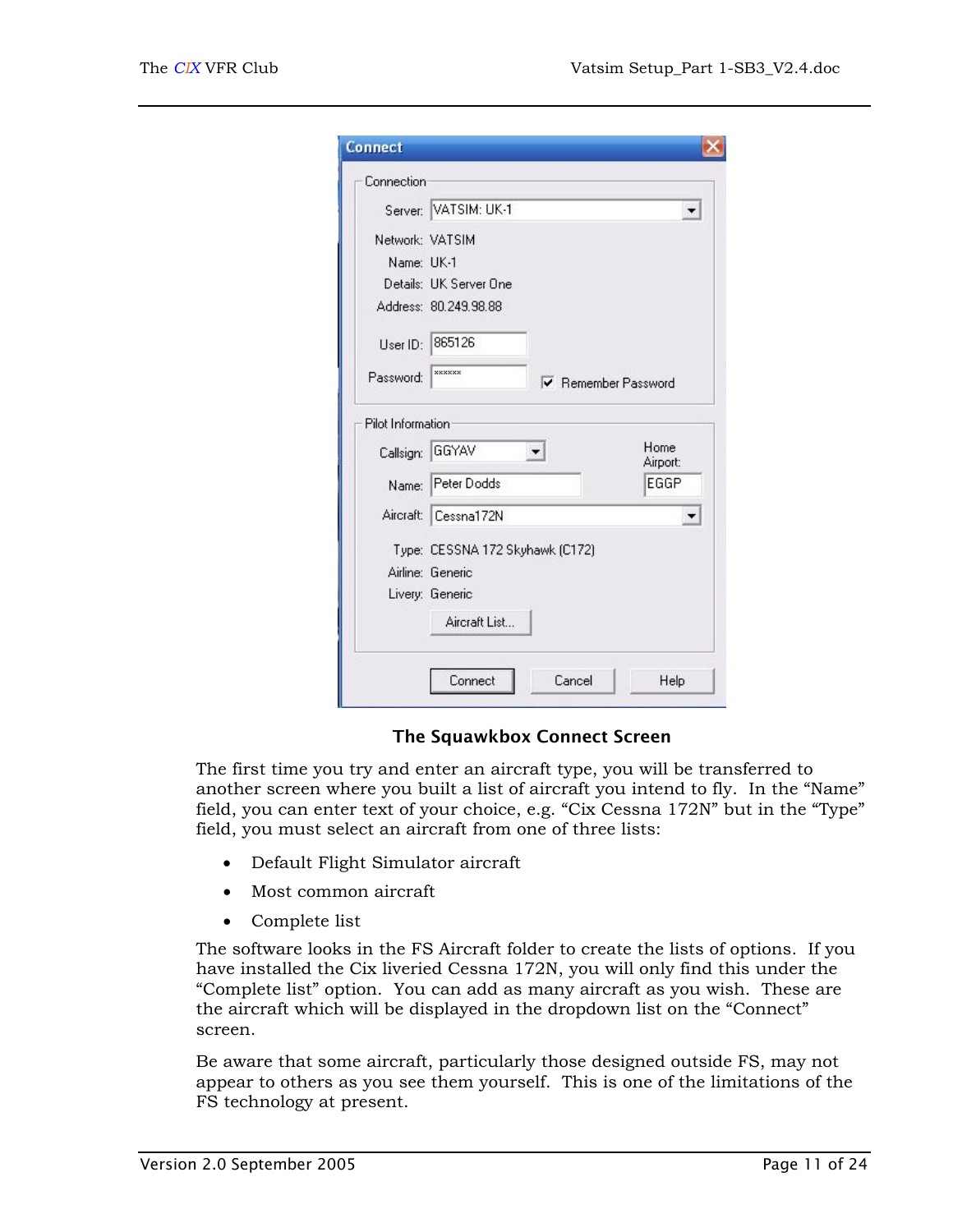| <b>Aircraft List</b>                                       |                                 |        |    |      |
|------------------------------------------------------------|---------------------------------|--------|----|------|
| Current Aircraft                                           |                                 |        |    |      |
| Cessna172N<br><b>Tiger Moth</b><br>Cix VFR Club Twin Otter |                                 |        |    |      |
| Add                                                        | Edit                            | Delete | Up | Down |
| Description: Cessna172N                                    | Type: CESSNA 172 Skyhawk (C172) |        |    |      |
| Airline: Generic                                           |                                 |        |    |      |
| Livery: Generic                                            |                                 |        |    |      |
|                                                            | OK                              | Cancel |    | Help |

#### Creating a List of Aircraft You Intend To Fly

When you have created your list, clicking OK takes you back to the "Connect" screen. NOW you can enter your aircraft type in the "Aircraft" field. Once you have successfully connected to VATSIM, these details are remembered, and appear already in the fields next time you start Squawkbox, so the connection process is much faster second time around.

Finally, when all details are complete, click the Connect button at the bottom of the "Connect" screen. This action automatically starts a multiplayer session in FS and connects you to VATSIM. You will know when the connection has succeeded because the main Squawkbox window displays the VATSIM Terms and Conditions information, plus a message that the local weather has been updated, for VATSIM takes real world weather information and feeds it through the server to your Flight Simulator. The realism continues!

In the right hand pane of this window, displayed in green text will be the names and frequencies of manned Air Traffic Control stations within a 40 nautical mile radius of your position. This range is adjustable via the "Options" menu, but you are not advised to do so.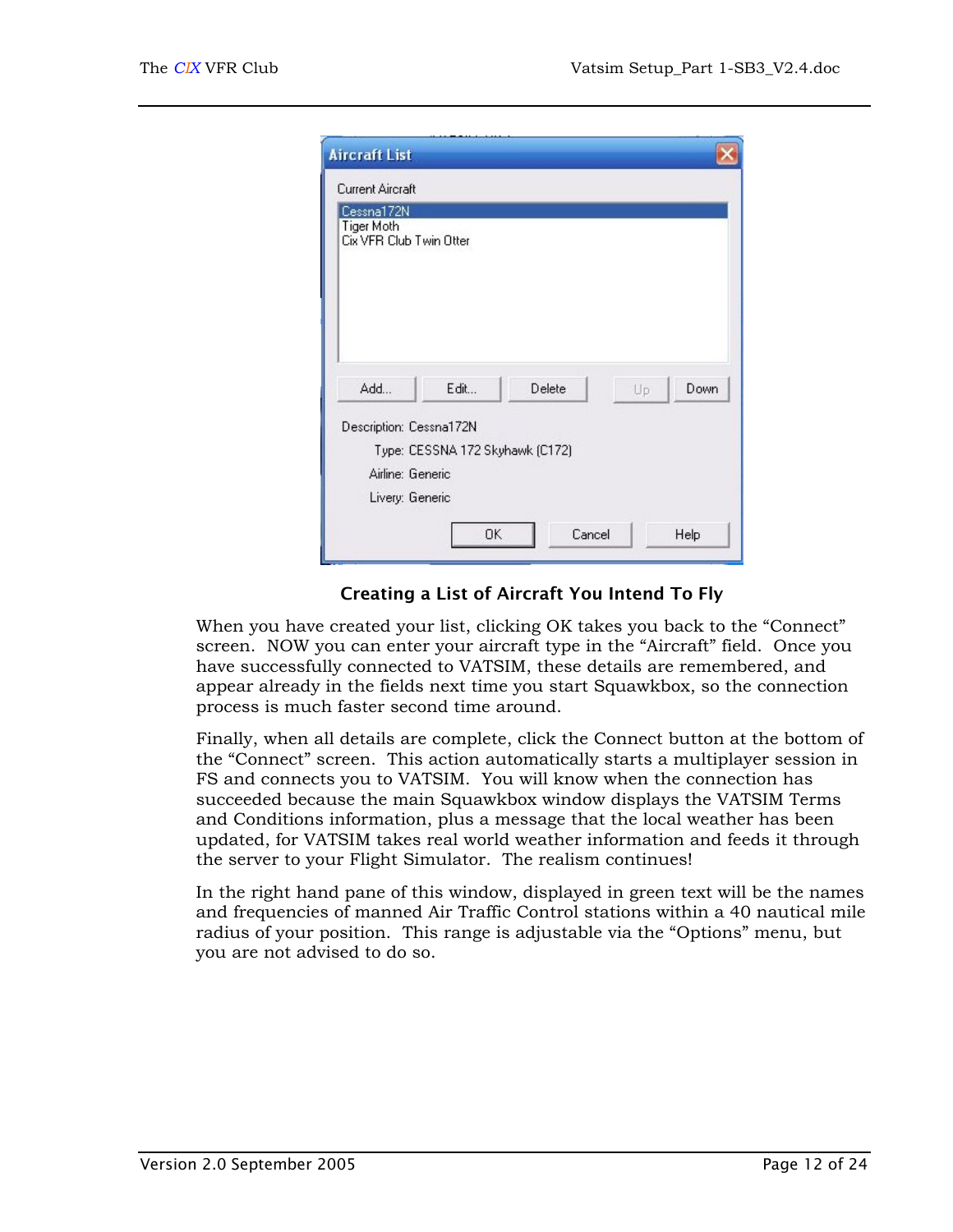<span id="page-16-0"></span>

## Confirmation of a Successful VATSIM Connection

#### 5.6 Filing a Flight Plan

Once connected to the server, you need to complete a Flight Plan before you can take off (a VATSIM rule). You might prefer to create your flight plan before connecting to VATSIM, but you will not be able to send it until you connect. If you do complete a flight plan before connecting, save it, and then, once connected, reload it and send it.

Flight plans are remembered by Squawkbox for subsequent sessions, so that if you always use the same aircraft type, and fly VFR, then many of these boxes only need to be completed once. In every case, the flight plan will import your aircraft type and callsign from your Connect screen information. These two fields cannot be changed on the flight plan form.

Continue as follows: -

- Enter the 4-letter ICAO code for you Departure, Arrival and Alternate Airports.
- The Alternate is where you will go if the aerodrome you intend to land at is unavailable unexpectedly. It is a good idea to enter one even for circuits, because an aircraft landing before you might just land wheels up, and that closes the runway for the rest of the day.

*There is a famous case of this happening to a lady student pilot on her first solo. Her instructor (on the ground of course) helped her plan a flight to an aerodrome 20 miles away while she was also flying orbits overhead her home field. She made the flight and landed successfully at the unfamiliar field. Both she and her instructor deservedly shared the CAA's Safety Award for that year.*

• The true Airspeed is generally aircraft specific – for the Cessna 172, it is 105 knots. This information is available from the Aircraft menu in FS.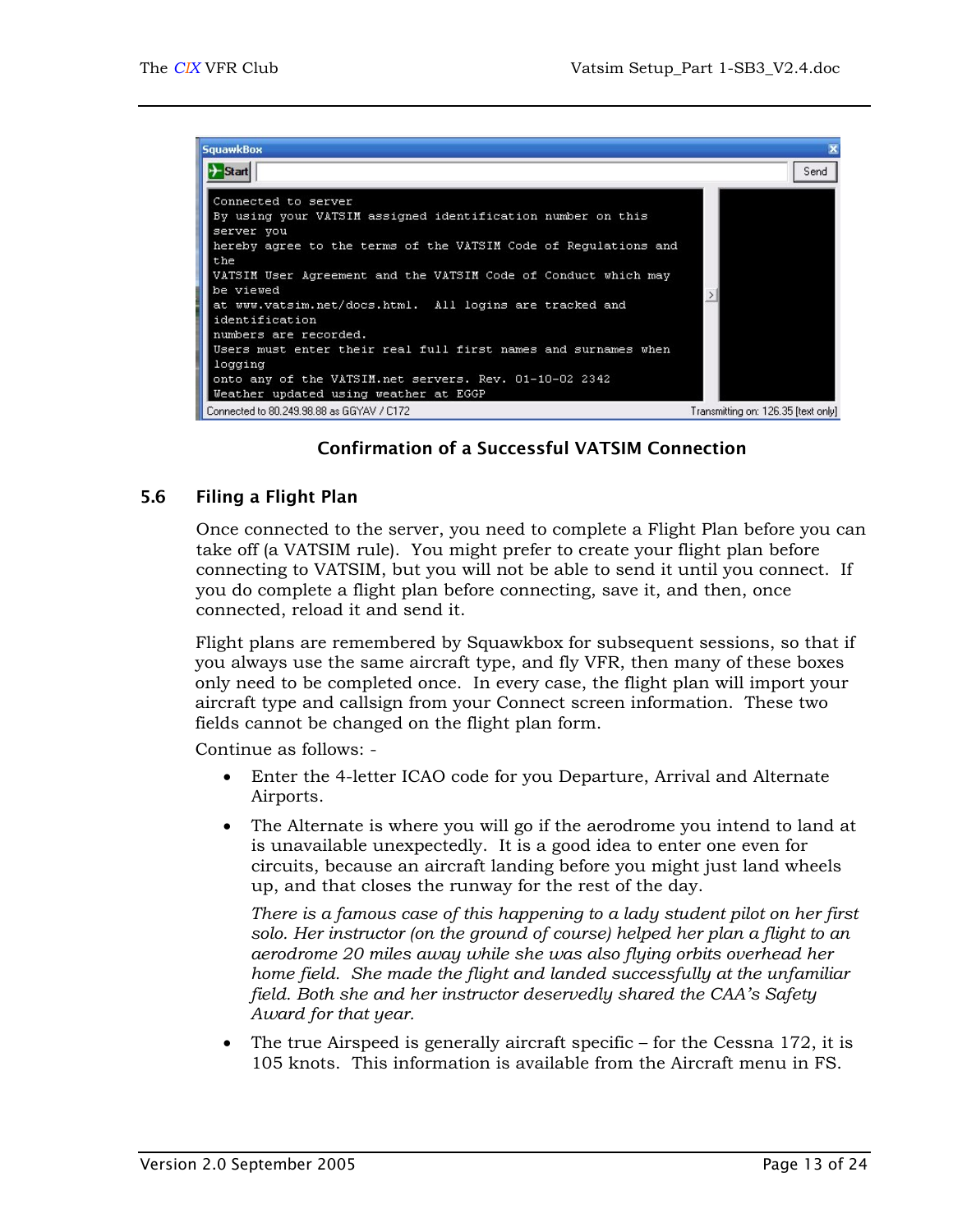- <span id="page-17-0"></span>• Enter the Departure Time, En Route time and fuel. The Cessna 172 has a fuel endurance of 4 hours 30 minutes starting with full tanks.
- You may enter a Route if you wish, but "VFR" is sufficient for VFR flights.

When you finally click "Send Flight Plan" (the next one will take far less time, I promise), you will see the words "Flight plan sent" appear in the Squawkbox message window.

#### 5.7 Tuning In to an Air Traffic Controller

<span id="page-17-1"></span>Finally, tune your FS COM1 radio to the frequency you are going to talk to first, using the mouse or, a Goflight® radio if you are lucky enough to have one. Assuming you are at the Club's operating base, Biggin Hill, and Biggin Hill Approach is manned, then you should see among the list displayed in the right hand pane of the Squawkbox Screen

EGKB\_APP (129.40)

The APP letters mean that it is an Approach frequency, not Tower. Sometimes, both TWR and APP will be manned at the airfield. If this is the case you should select the Tower frequency while on the ground. Once you are airborne, the Tower controller will "hand you over" to the Approach Controller (even though you are departing, not approaching!).

In the old version of Squawkbox, you selected frequencies by double-clicking on one of the frequencies, but this no longer is possible. It wasn't realistic, after all.

When you have tuned the frequency, a short warbling sound is heard, and the bottom border of the Squawkbox window contains the text "Transmitting on 129.40 on voice + text". You will now see, on the main screen, the Automated Terminal Information Service (ATIS) for Biggin Hill. This is not like the real world, where ATIS is a voice recording giving a lot of detail, but on VATSIM, it is usually quite brief - a link to the Vatsim web site, and optionally, the time that the controller will be on duty. Sometimes controllers publish something akin to the real world ATIS, with the landing and departing runway in use with wind speed and cloud information.

## 5.8 Testing Testing

All that remains now is to summon a huge resource of courage (I know – I've been there), press your chosen PTT switch on the keyboard and say: -

Biggin Approach, Golf Golf Yankee Alpha Victor, on the Apron south of the tower. Request radio check.

The controller will reply: -

Golf Golf Yankee Alpha Victor, reading you strength five, how do you read.

And you reply: -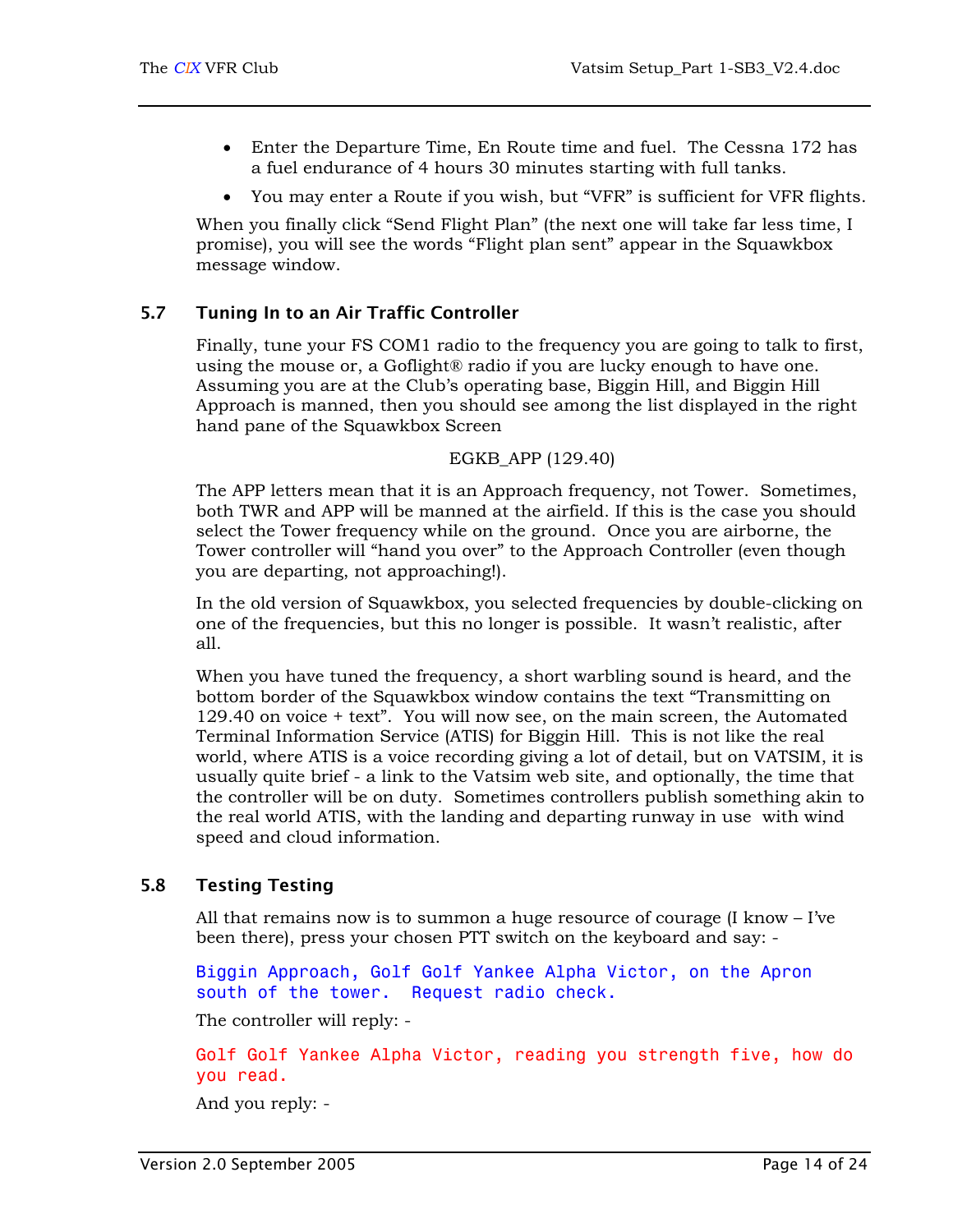Biggin Approach, Golf Golf Yankee Alpha Victor, reading you strength five also, Alpha Victor out.

## <span id="page-18-0"></span>6 ROUTINE STARTUP

The next time you connect to VATSIM using Squawkbox, and all subsequent occasions, the "Connect" screen will already contain your details, there will be no microphone calibration routine, and you will be able to select your aircraft from the drop down list you created the first time.

Your previous flight plan will be displayed when you select the Flight Plan option from the main Squawkbox menu. For a new flight, simply change the few details necessary. If you get into the habit of saving your flight plans, then if you are repeating a flight, you can load the flight plan from your saved library.

## 7 USING MULTIPLE PCS

<span id="page-18-1"></span>Flight Simulator uses a large amount of your computer's resources. Running Flight Simulator, Squawkbox, and TeamSpeak, and possibly other utilities such as FSNavigator all on one computer can overload it, causing problems. If you have a second PC, then by networking them together you can share this load between both. If you have upgraded your PC and kept the old one, consider bringing it back into service for running the FS ancillaries, which do not place a heavy burden on the CPU or memory.

For the purposes of this tutorial, it is assumed that the machines are already networked and communicating satisfactorily with each other, and that you will run Flight Simulator on one PC, and everything else on the other. However, you can divide the load to suit your personal preferences.

## 7.1 Software Required

Peter Dowson's WideFS is the essential tool for using two (or more) PCs for Flight Simulator and ancillaries. You also need the payware version of FSUIPC to ensure that all the desirable functions can be set up. Wide FS will not work without FSUIPC. The two packages need to be compatible, so when downloading an upgrade for the one, always check to see if there is an upgrade available for the other at the same time. (Peter Dowson always recommends using the latest version of each, and normally updates both at the same time - 6.50 and 3.50 were released together.) WideFS version 6.50 requires FSUIPC 3.44 or later. The good news is that the reasonably frequent upgrades of these two programs are entirely free to registered users.

## 7.2 Installation

Both FSUIPC and WideFS are extremely simple to install, and the instructions given in the user guide are clear and obvious, if a bit buried in a fascinating essay about how it all works. In a nutshell: -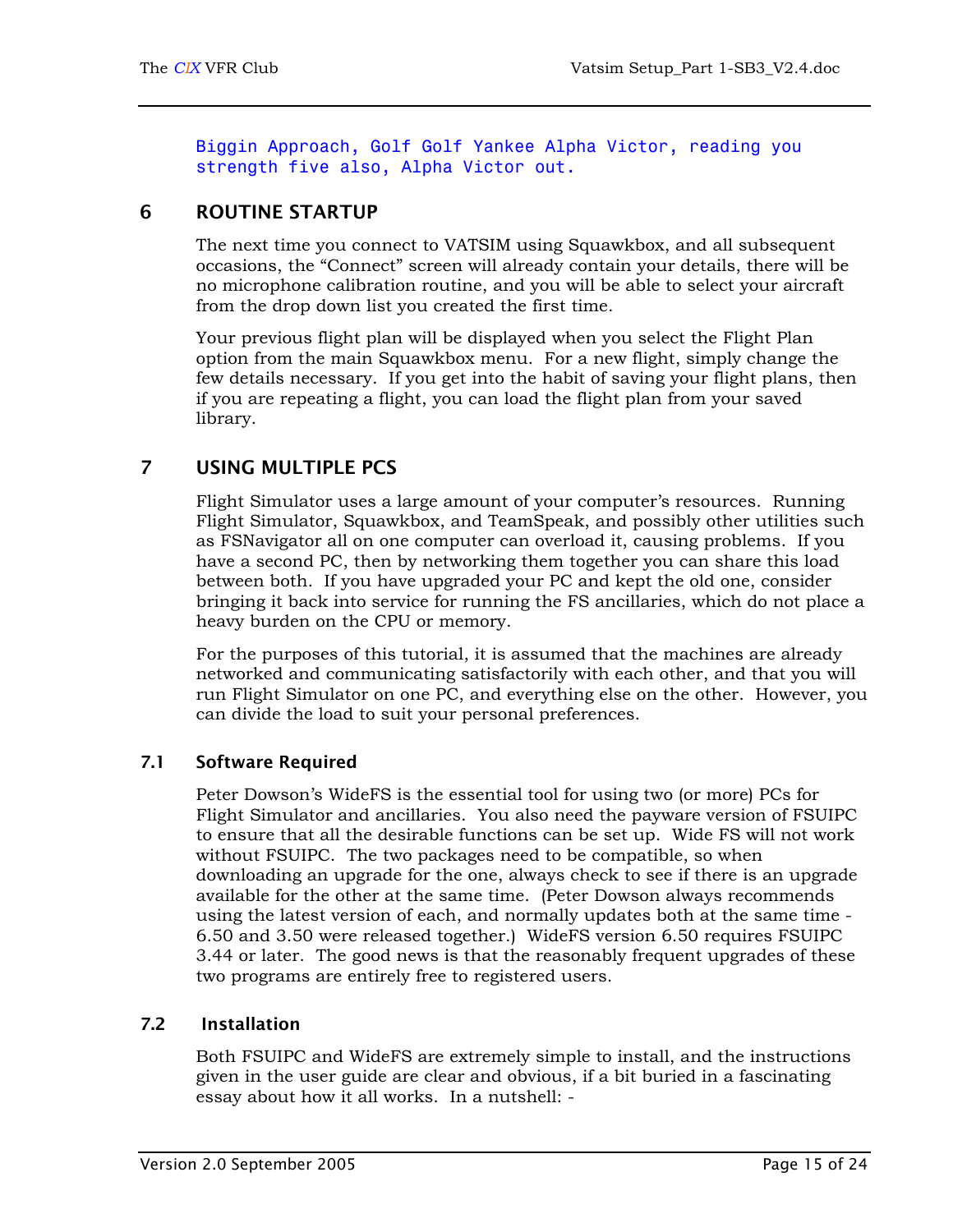- <span id="page-19-0"></span>1) Unzip FSUIPC.zip into a folder of your choice on the PC running Flight Simulator – a dedicated FSUIPC folder is best.
- 2) On the PC which will be running Flight Simulator, copy the file FSUIPC.dll which you should see in the folder, to the Modules folder of Flight Simulator 2004.
- 3) Unzip WideFS.zip into a folder of your choice on the PC which will NOT be running Flight Simulator – a dedicated WideFS folder is best.
- 4) Copy the files WideServer.dll and WideServer.Ini to the Modules folder of Flight Simulator on the PC which will be running Flight Simulator.
- 5) On the PC which will NOT be running Flight Simulator, go to your WideFS folder and create a shortcut to WideClient.Exe and place it on the desktop near your Squawkbox icon. This helps remind you to run WideFS before starting Squawkbox.

*Of course, if you have already installed FSUIPC, start at step 3 above.* 

#### 7.3 Working with Multiple PCs.

The only important requirement for a smooth start up of Flight Simulator and Squawkbox on multiple PCs is to start WideFS before any other software which needs to interface directly with FS. FSUIPC will load with Flight Simulator and "talk" to WideFS.

## 8 USING TEAMSPEAK

<span id="page-19-1"></span>The Club uses TeamSpeak, an Internet voice client application, during our meetings and events. You talk to ATC using Squawkbox, but you have TeamSpeak loaded at the same time. You will need a PTT switch for TeamSpeak too, and having the Squawkbox one on the yoke (see section [9\)](#page-25-1) and the TeamSpeak one as a keyboard key tends to avoid confusion. (After all, you don't want to be telling ATC that you don't know where you are, unless you really need to!).

TeamSpeak has excellent voice quality and functionality. The Club have had very few, if any, problems in using it. Most members running Windows XP can run TeamSpeak and Squawkbox simultaneously without difficulty. TeamSpeak gives us the ability to talk pilot to pilot without involving ATC, and thus can be used for training, and help-as-you-fly.

#### 8.1 Installation

Installation is straightforward. Double click the downloaded **TeamSpeak Client v2.0.32.60.exe** file and follow the on-screen instructions. Accept the default installation directory The installation will place a TeamSpeak icon on your desktop during installation, which is very useful.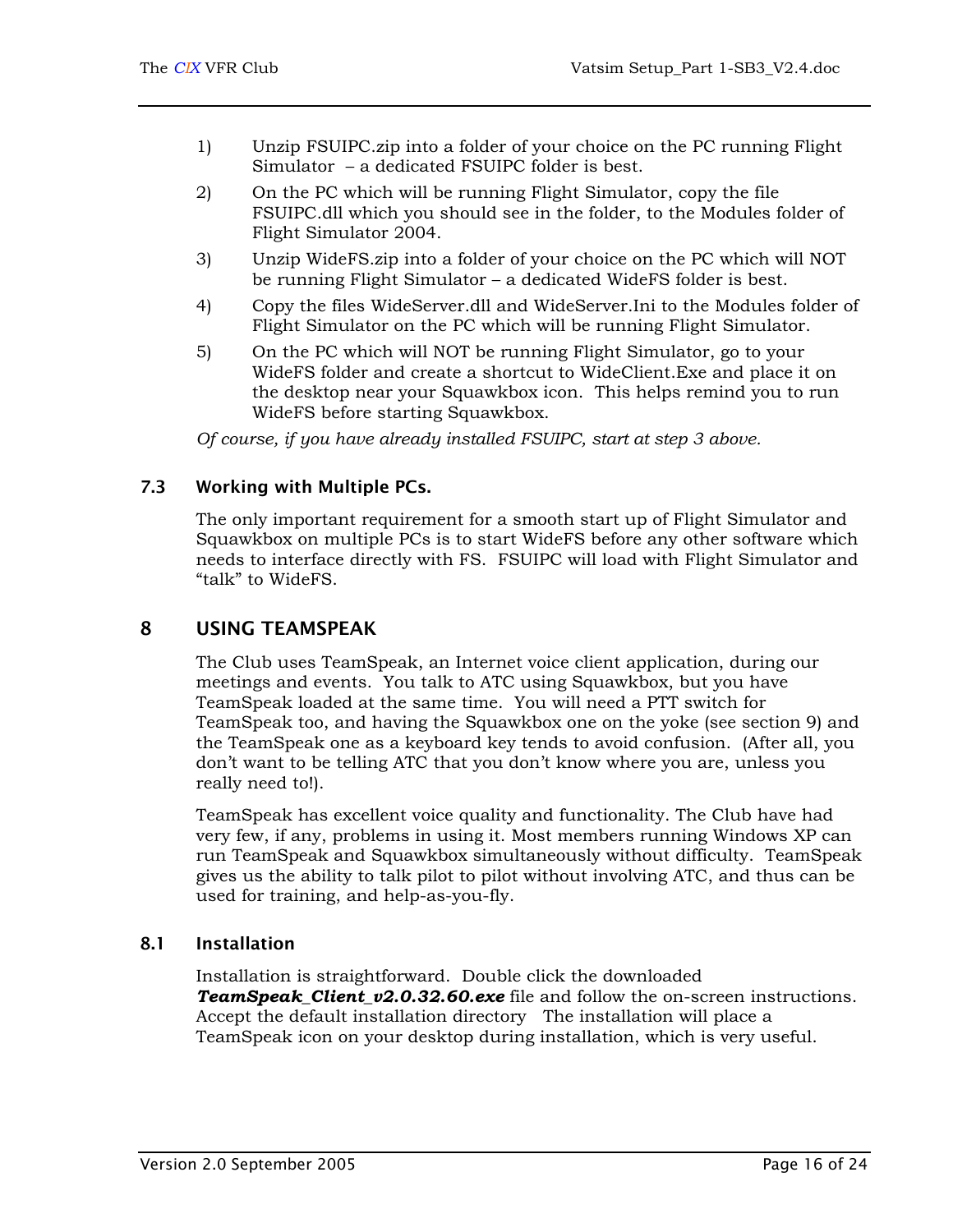#### <span id="page-20-0"></span>8.2 Set Up a TeamSpeak PTT Button on the Keyboard

The next stage is to set up a PTT button on your computer keyboard. This has to be a different one to that which you use with Squawkbox. A key which does not auto-repeat is necessary. The most commonly used is the RIGHT-CONTROL Key. On some systems, particularly laptop computers, the LEFT-CONTROL key and the RIGHT-CONTROL key are not separately identified, so it is preferable not to use the LEFT-CONTROL key for Squawkbox unless you are sure that there is no conflict. The Caps Lock key can often be used successfully.

Click on the "Settings" main menu bar option, followed by Sound Input/Output from the dropdown menu. Click the Push to Talk radio button (we don't want to use voice activation), then press the Set Button and then press the RIGHT CONTROL Key. Set the Output volume slider to the midpoint "Normal" position. Finally press Close on this menu.

#### 8.3 Options Set Up

Click on the "Settings" main menu bar option, followed by "Options" from the dropdown menu. Set up the following parameters.

#### 8.3.1 Sound Devices Tab

Select the Wave radio button as the "Sound Driver" and move the "Direct Sound Buffer Size" slider fully right to "Better Sound Quality". This has no effect using Wave sound, but if later we select "Direct Sound" to produce better sound quality, then setting this slider to the right is necessary.

#### 8.3.2 Sound Notifications Tab

Select the Sound Notifications slider to about 30%, otherwise the anonymous lady announcer within TeamSpeak will deafen you when a member joins or leaves.

#### 8.3.3 Bandwidth Tab

This can be skipped.

#### 8.3.4 Other Tab

Tick the "Show Item in Traybar" tickbox, and select the Process Priority High radio button. This makes sure you can use TeamSpeak while running Flight Simulator. Ignore other settings.

## 8.4 Key Settings

It is useful to set up an AWAY key and a MUTE TeamSpeak key to enable you to show other users that you have left your PC for a few minutes with (the away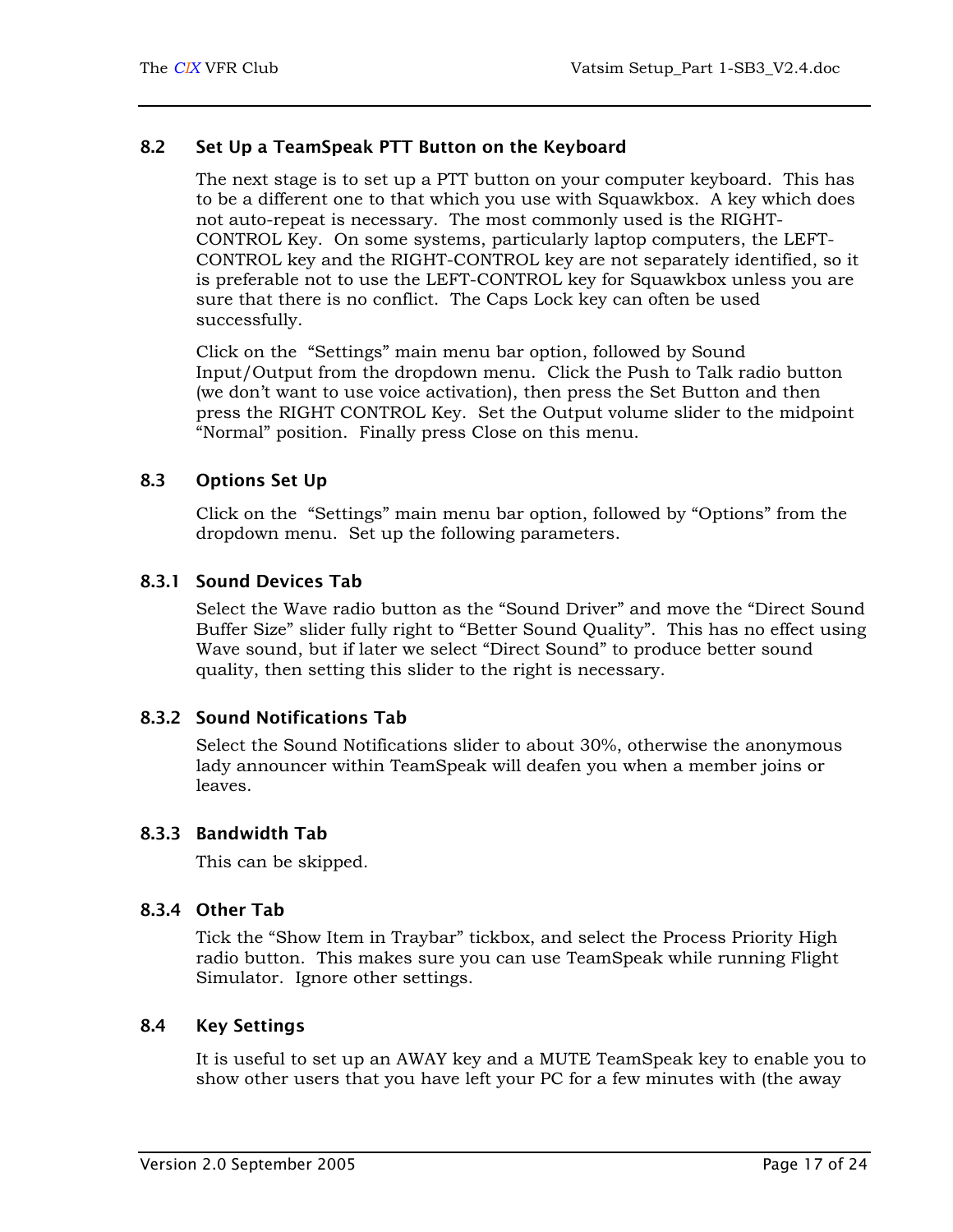key) and to silence TeamSpeak if other members are talking and ATC is calling you.

#### <span id="page-21-0"></span>8.4.1 Away Key

Click on the "Settings" main menu bar option, followed by "Key Settings" from the dropdown menu. In the Key Bindings window, click "Add", then select TOGGLE from the "Action" pick list box. From the pick list box to the right select AWAY. Click the "Set" button above the "Action" Box and press the RIGHT ALT GR key (to the right of the spacebar on the keyboard). Click OK.

| <b>Define keybinding</b>                                          |                                                                              |             |       |   |             |        |
|-------------------------------------------------------------------|------------------------------------------------------------------------------|-------------|-------|---|-------------|--------|
| Key Combination<br>None<br>Set                                    | 8                                                                            | None<br>Set | Clear | 8 | None<br>Set | Clear  |
| Action<br>Whisper to<br>Switch to<br>Toggle<br>Bind<br>Set Volume | Player list<br>Channel list<br>Channel pre-defs<br>Chan, Commander<br>Preset |             |       |   |             |        |
| Player to add:                                                    |                                                                              |             |       |   | Add         | Delete |
|                                                                   |                                                                              |             |       |   | <b>Ok</b>   | Cancel |

The Key Bindings Dialogue Box

#### 8.4.2 Mute Key

Click on the "Settings" main menu bar option, followed by "Key Settings" from the dropdown menu. In the Key Bindings window, click "Add", then select TOGGLE from the "Action" pick list box. From the pick list box to the right select MUTE.

Click the "Set" button above the "Action" Box and press the PAUSE/BREAK key (to the upper right of the keyboard next to "Scroll Lock"). Click OK. The Keybindings window should now look like the screenshot below.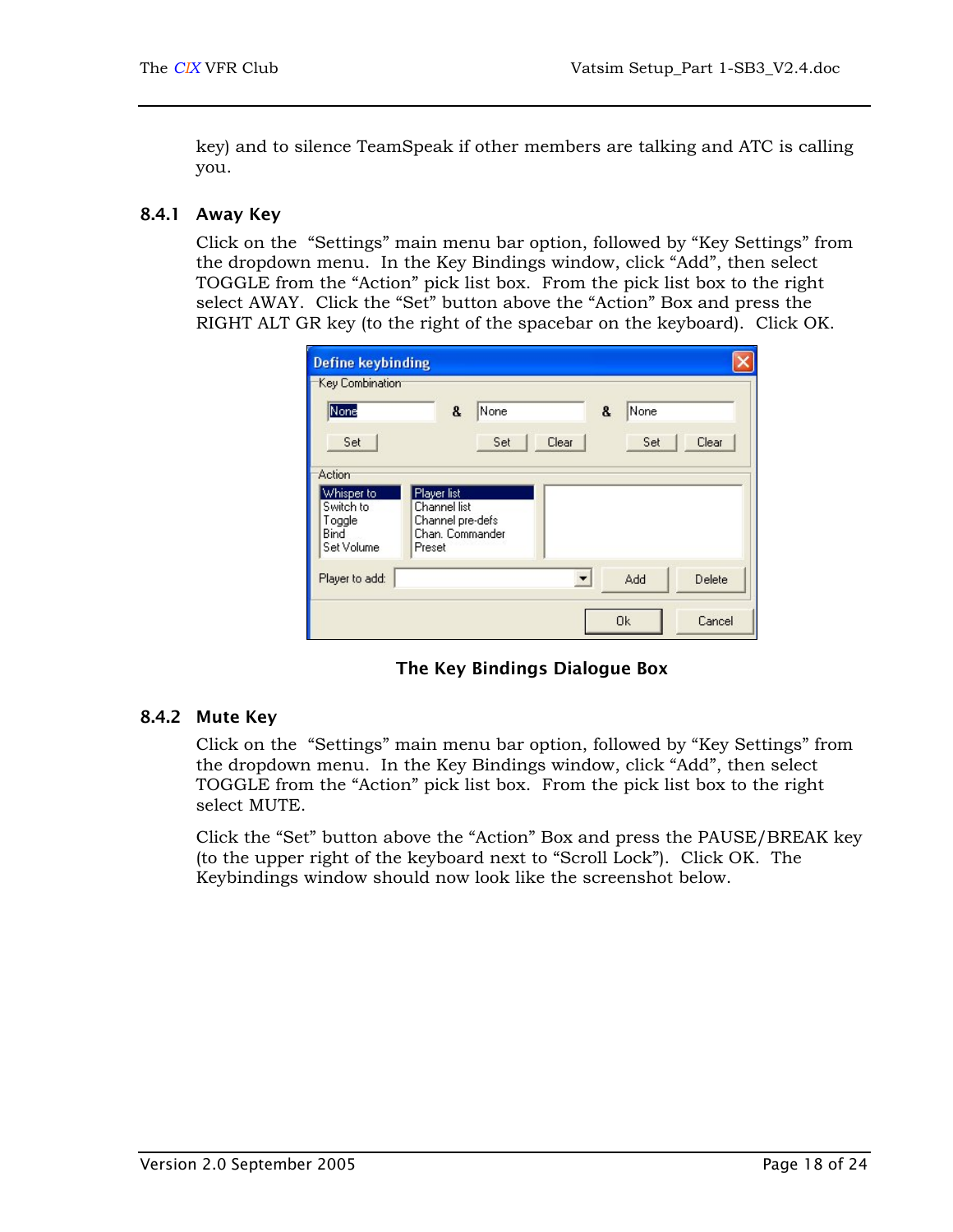<span id="page-22-0"></span>

| <b>Keybindings</b>       |                    |                  |  |  |
|--------------------------|--------------------|------------------|--|--|
| Keybindings <sup>-</sup> |                    |                  |  |  |
| Key Combo                | Action             |                  |  |  |
| Pause                    | Toggle mute Output |                  |  |  |
| <b>RIGHT ALT</b>         | Toggle away        |                  |  |  |
|                          |                    |                  |  |  |
|                          |                    |                  |  |  |
|                          |                    |                  |  |  |
|                          |                    |                  |  |  |
|                          |                    |                  |  |  |
|                          |                    |                  |  |  |
|                          |                    |                  |  |  |
|                          |                    |                  |  |  |
| Add<br><u> *</u>         | Edit<br>Delete     | Export<br>Import |  |  |

"Mute" and "Away" keys set

#### 8.5 Connections

When you joined the Club, the Membership Secretary, Peter Allnutt, will have given you a TeamSpeak login name and password. With this information to hand, click on the "Connections" main menu bar option, followed by "Connect" from the dropdown menu. The following screen appears.

Right-click anywhere in the large white box and select ADD SERVER from the menu. Type "Cix VFR Club" (without the quotes of course). Press the keyboard "Enter" key.

Complete the following details.

| Server Address          | ts.cixvfrclub.org.uk                                                                                                                              |
|-------------------------|---------------------------------------------------------------------------------------------------------------------------------------------------|
| Nickname                | Your first and last name and (optionally) the aircraft<br>registration that you use in the Club. Do not use non-<br>text characters such as (or * |
| Allow Server Nickname   | Leave blank                                                                                                                                       |
| Anonymous or Registered | Select the "Registered" radio button                                                                                                              |
| Login Name              | Provided by Peter Allnutt when you join the Club                                                                                                  |
| User Password           | Provided by Pete Allnutt when you join the Club                                                                                                   |
| Auto-Reconnect          | Tick this tick box                                                                                                                                |
| Default Channel         | Leave blank                                                                                                                                       |
| Default sub-Channel     | Leave blank                                                                                                                                       |
| Channel Password        | Leave blank                                                                                                                                       |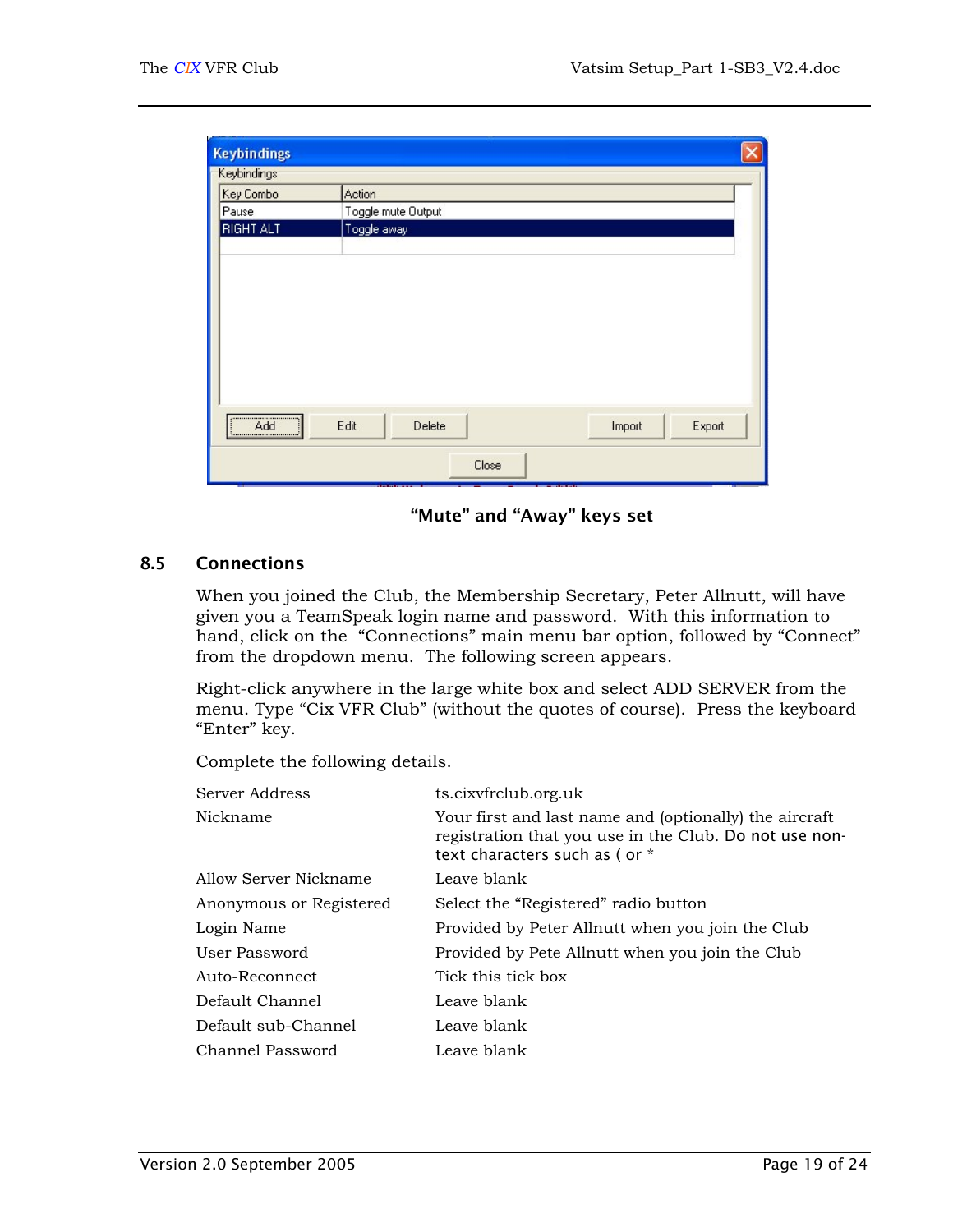| Local Addressbook<br>Web Server List                                                                                         |                                                                                                                                                                                                                                                                                                            |
|------------------------------------------------------------------------------------------------------------------------------|------------------------------------------------------------------------------------------------------------------------------------------------------------------------------------------------------------------------------------------------------------------------------------------------------------|
| <b>Connect To Server</b><br>F-Servers<br>Cix VFR Club<br>Frank Fishers Server<br>- Writech<br>Shetland Flyers<br>- Tom Smith | Label:<br>Cix VFR Club<br>Server Address:<br>ts.cixvfrclub.org.uk<br>Nickname:<br>Peter Dodds G-GYAV<br>Allow server to assign a nickname<br>C Anonymous<br><b>6</b> Registered<br>Login Name:<br>peterw<br>User Password:<br><b>xxxxxxxx</b><br>Auto-Reconnect<br>----- Optional -----<br>Default Channel |
|                                                                                                                              | Default Subchannel<br>Channel Password:                                                                                                                                                                                                                                                                    |
|                                                                                                                              | Cancel<br>Connect                                                                                                                                                                                                                                                                                          |

The TeamSpeak Connection Screen

Once the details have been entered, click the CONNECT button at the bottom of the window, and you should be connected with the following window displayed if there is no-one else on line.

For future TeamSpeak sessions, these details are remembered and shown in the list of Servers on the left pane of the window. Simply click the chosen Server once to display its details, followed by the CONNECT button.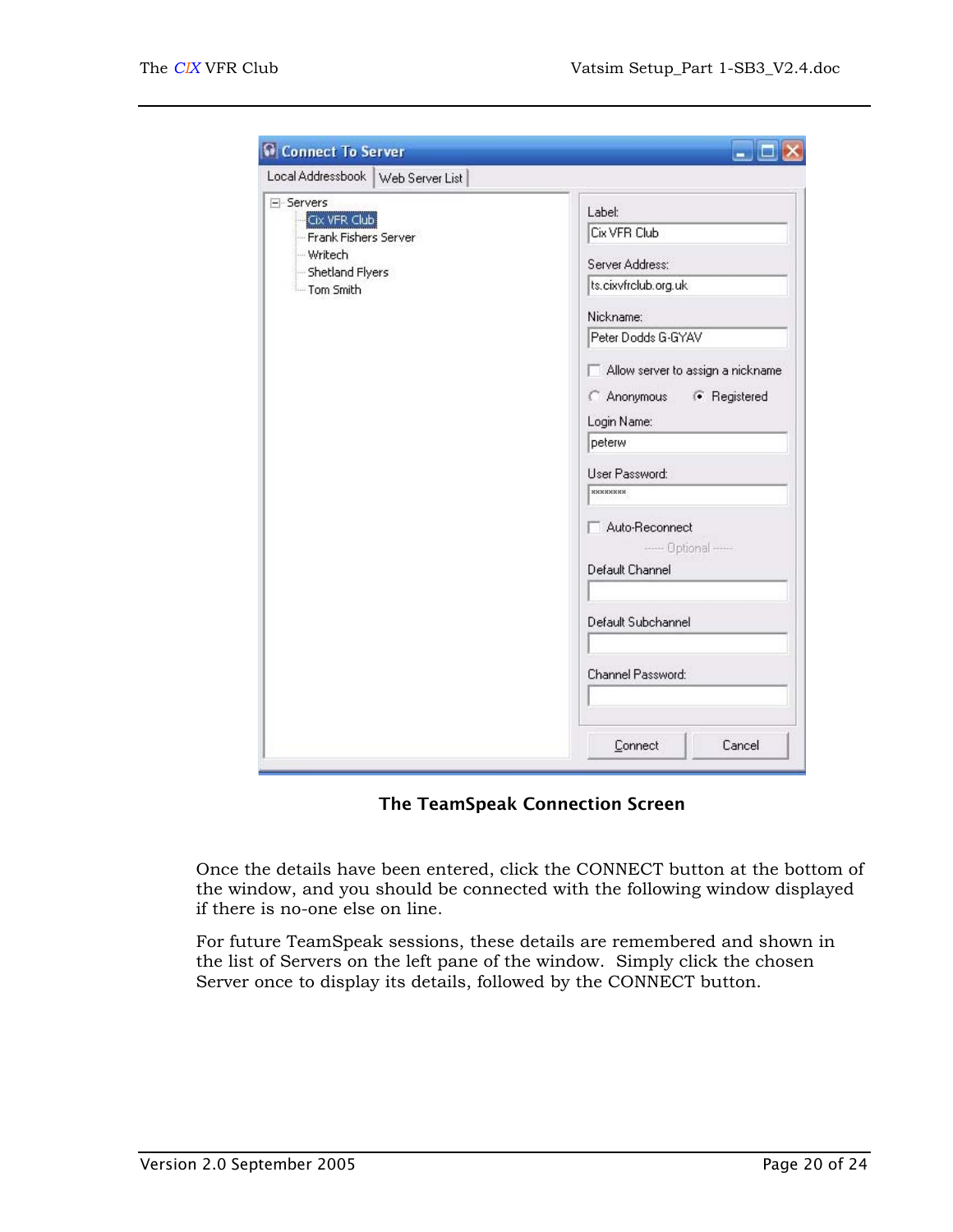

## Connected to the Club TeamSpeak Server

To move from the lobby to the Club specific voice "Room", simply double click the "*CIX* VFR Club" label, as indicated below.



Double Click the Label to Move "Rooms"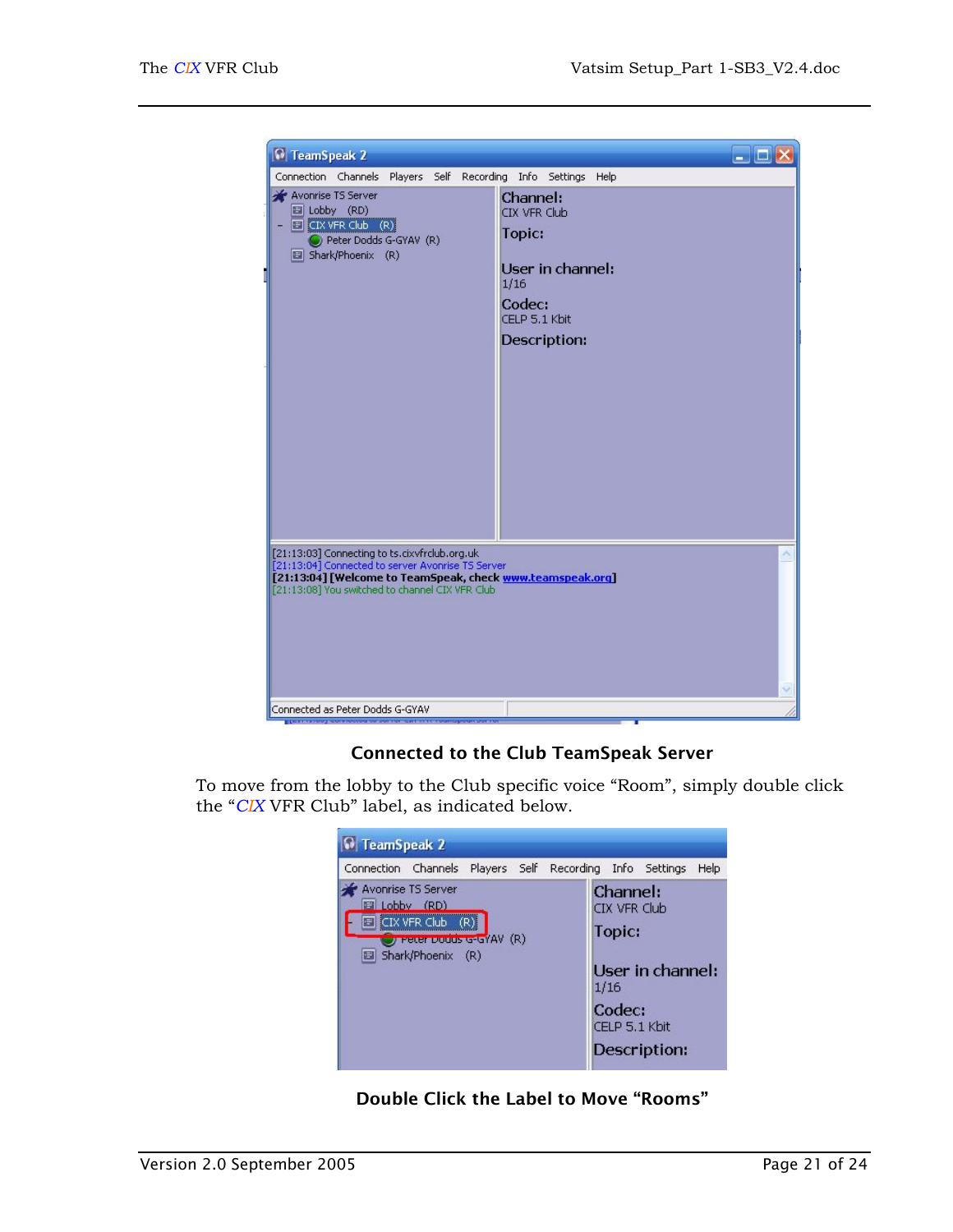<span id="page-25-0"></span>There are other options within TeamSpeak, including the facility to send a private text message to just one of the members connected, or the setting up of additional "rooms" for confidential conversations etc. For the Club's purposes, however, this tutorial covers all that you need to talk to other members. When you come to disconnect, simply click on the "Connections" main menu option, followed by "Disconnect" from the dropdown menu.

## 9 SETTING UP A PTT BUTTON ON THE YOKE

<span id="page-25-1"></span>If you have enough buttons on your yoke or joystick, it is highly recommended to assign a yoke button as your ATC Press to Talk (PTT) button. This is not only true to real world practice; it helps avoid any confusion about which keyboard button to press for ATC, and which for the Club TeamSpeak service.

**Note:** This feature is only available for registered versions of FSUIPC. Once you have installed FSUIPC, setting up a yoke PTT key couldn't be simpler with the new versions of FSUIPC (3.50) and Wide FS (6.50).

- 1) Start Flight Simulator
- 2) Open FSUIPC from the 'Modules' menu option
- 3) In FSUIPC, select the buttons tab.
- 4) Press the yoke button you want to use.
- 5) Tick the "Select for FS Control" tickbox.
- 6) Open the dropdown list in the "Control sent when button pressed" box
- 7) Scroll down to Ptt Transmit On (sb3, rw, avc)"
- 8) Open the dropdown list in the "Control sent when button released" box
- 9) Scroll down to "Ptt Transmit Off (sb3, rw, avc)"
- 10) Click OK to close the FSUIPC window.

The procedure is identical if you have two PCs and are running WideFS and Squawkbox on PC2, with Flight Simulator running on PC one, with the yoke plugged into PC1.

On a network, when starting up your Flight Simulator system, you must start WideFS first (on PC 2), then Flight Simulator on PC 1, then Squawkbox on PC 2, in order that Squawkbox can find the Flight Simulator session.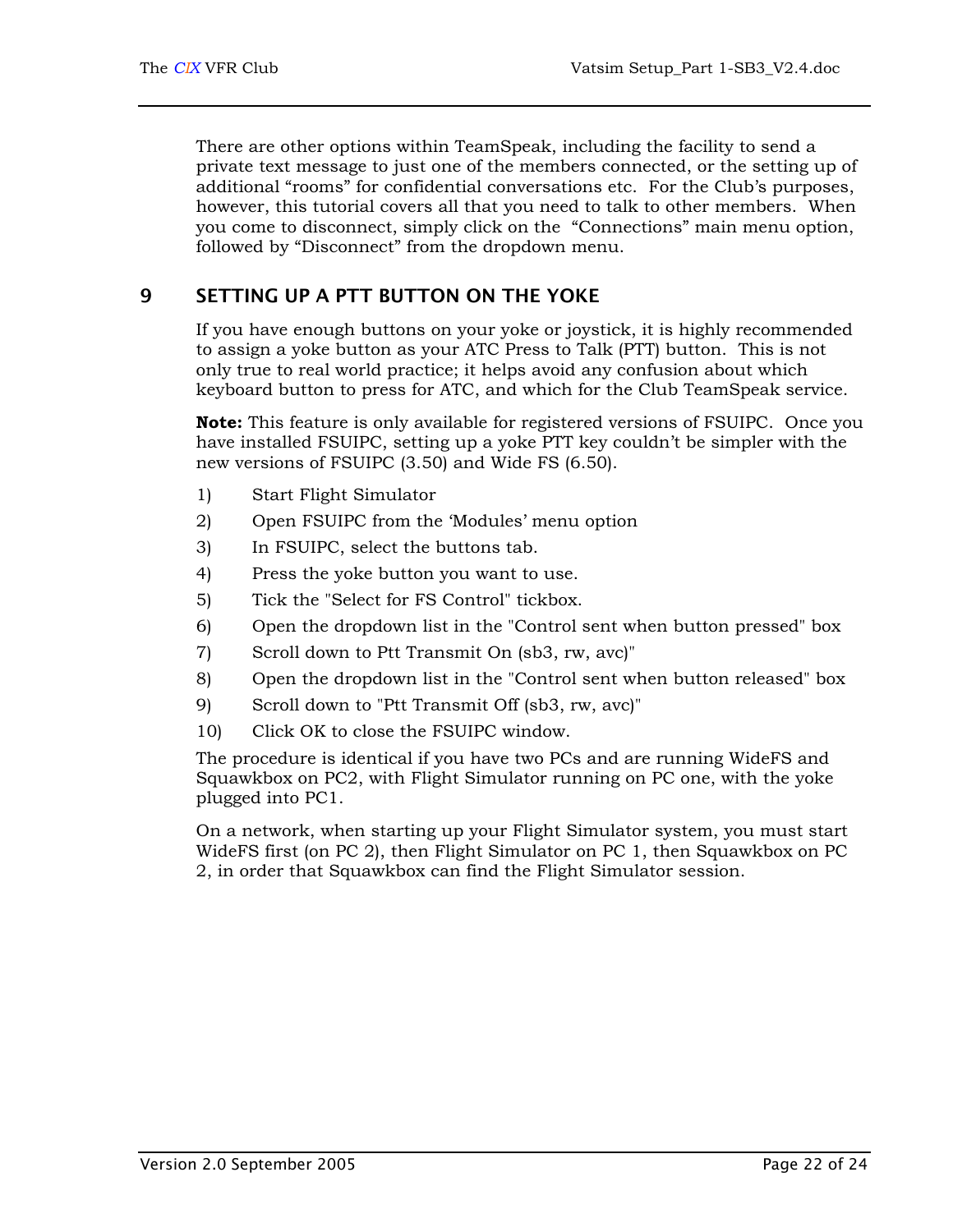<span id="page-26-0"></span>

|                                              |                            | Set up or review the action you want for this button |                                                                   | Clear |
|----------------------------------------------|----------------------------|------------------------------------------------------|-------------------------------------------------------------------|-------|
| Select for key press<br>Reload all buttons   | Joy#<br>Aircraft specific? | Btn#                                                 | Select for FS control V<br>Include Project Magenta                |       |
| Press the key(s) to                          |                            | Control sent when button pressed                     |                                                                   |       |
| be sent when you<br>Set<br>press this button | Clear                      | Ptt Transmit On (sb3,rw,avc)                         |                                                                   |       |
|                                              |                            |                                                      |                                                                   | Clear |
| Key press not to be held                     |                            |                                                      | Parameter                                                         | 0     |
| Key press to repeat while held               |                            |                                                      | Control to repeat while held<br>Control sent when button released |       |
| Press the key[s] to<br>be sent when you      |                            |                                                      | Ptt Transmit Off (sb3,rw,avc)                                     |       |
| Set<br>release this button                   | Clear                      |                                                      |                                                                   | Clear |
|                                              |                            |                                                      | Parameter                                                         | n     |

FSUIPC Screen Set up for a PTT Button on the Yoke

## 10 READY TO FLY

Once you have successfully tested your software, your personal preferences of PTT and command keys etc., and your voice communication system, you are almost ready to start flying. If you have no previous experience of Flight Simulator or real world flying, then the tutorials in the Training section of the web site should help you. The FS2004 Help & Learning Centre goes into a lot of detail about aviation in general as well as help on the actual software, and also deserves study. If you know any real world private pilots, you may also be able to also borrow their training manuals, written by Trevor Thom. Or you could buy your own from Pilot shops such as Transair or Flightshop, but they are a bit expensive for "mere" simulator pilots. Do a web search on "Trevor Thom" and you will find plenty of links.

The standard dialogue used in Air Traffic Control is a "must learn", as using non-standard phraseology is much frowned on, in both the real and the virtual aviation world. In the Club, beginners can expect a lot of help to get going with the unfamiliar language, but you are expected to get better and more realistic relatively quickly. There is a comprehensive radiotelephony tutorial for Club use in the Training section of the Club web site, and if you want it from the horses mouth, the Civil Aviation Authority (CAA) publish a Radiotelephony Manual – CAP 413, which is available free on their web site. See <http://www.caa.co.uk/docs/33/CAP413.PDF> .